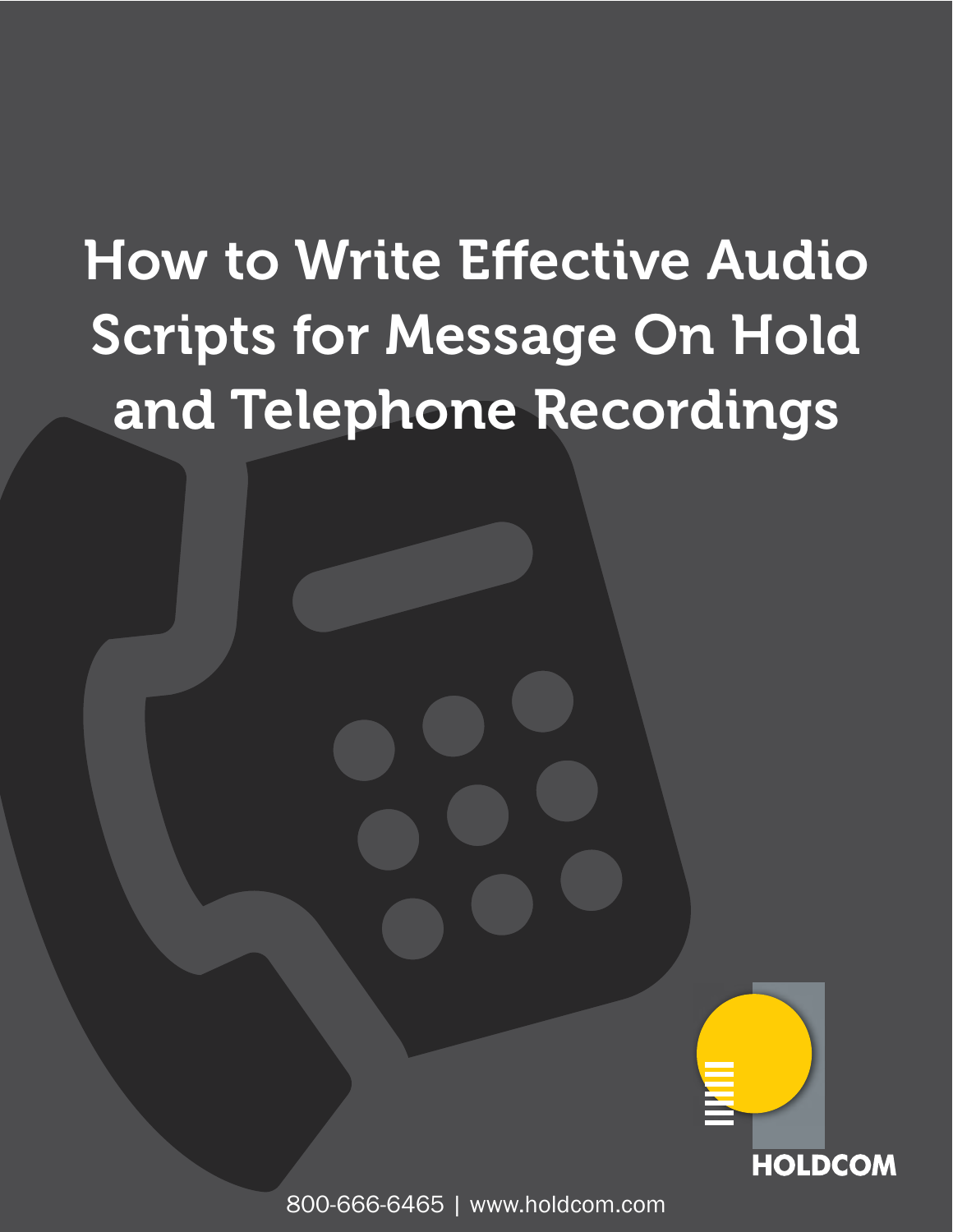| <b>Table of Contents</b>                                            |                |
|---------------------------------------------------------------------|----------------|
| <b>Introduction: Working With Voice &amp; Writing Audio Scripts</b> | 3              |
| A special note about punctuation                                    | $\overline{4}$ |
| <b>Getting Started: What Kind of Script are You Writing?</b>        | 5              |
| Why is Script Writing Important?                                    | 6              |
| Pronunciation                                                       | 7              |
| Sample Pronunciation Representations                                | $\,8\,$        |
| <b>Writing Phonemes</b>                                             | 8              |
| <b>Dialects</b>                                                     | 9              |
| <b>Message On Hold Script Writing</b>                               | 13             |
| What is Message On Hold?                                            | 13             |
| Planning your Message On Hold Program                               | 14             |
| The Writing Process                                                 | 14             |
| Revising and Styling                                                | 16             |
| Samples                                                             | 17             |
| Message On Hold: More than A Time Filler                            | 18             |
| <b>Voice Prompt Scripts</b>                                         | 19             |
| What are Voice Prompts?                                             | 19             |
| Sample Voice Prompt Scripts                                         | 22             |
| <b>Professional Voicemail Greetings</b>                             | 23             |
| Best Practices For Your Voicemail Greeting Script                   | 23             |
| More Tips For Your Next Voicemail Greeting                          | 24             |
| Appendix                                                            | 25             |
| Common Words, Prefixes, & Suffixes with Alternative Pronunciations  | 25             |
| Words With Alternative Pronunciations                               | 25             |
| <b>Special Cases</b>                                                | 26             |
| <b>Next Steps</b>                                                   | 27             |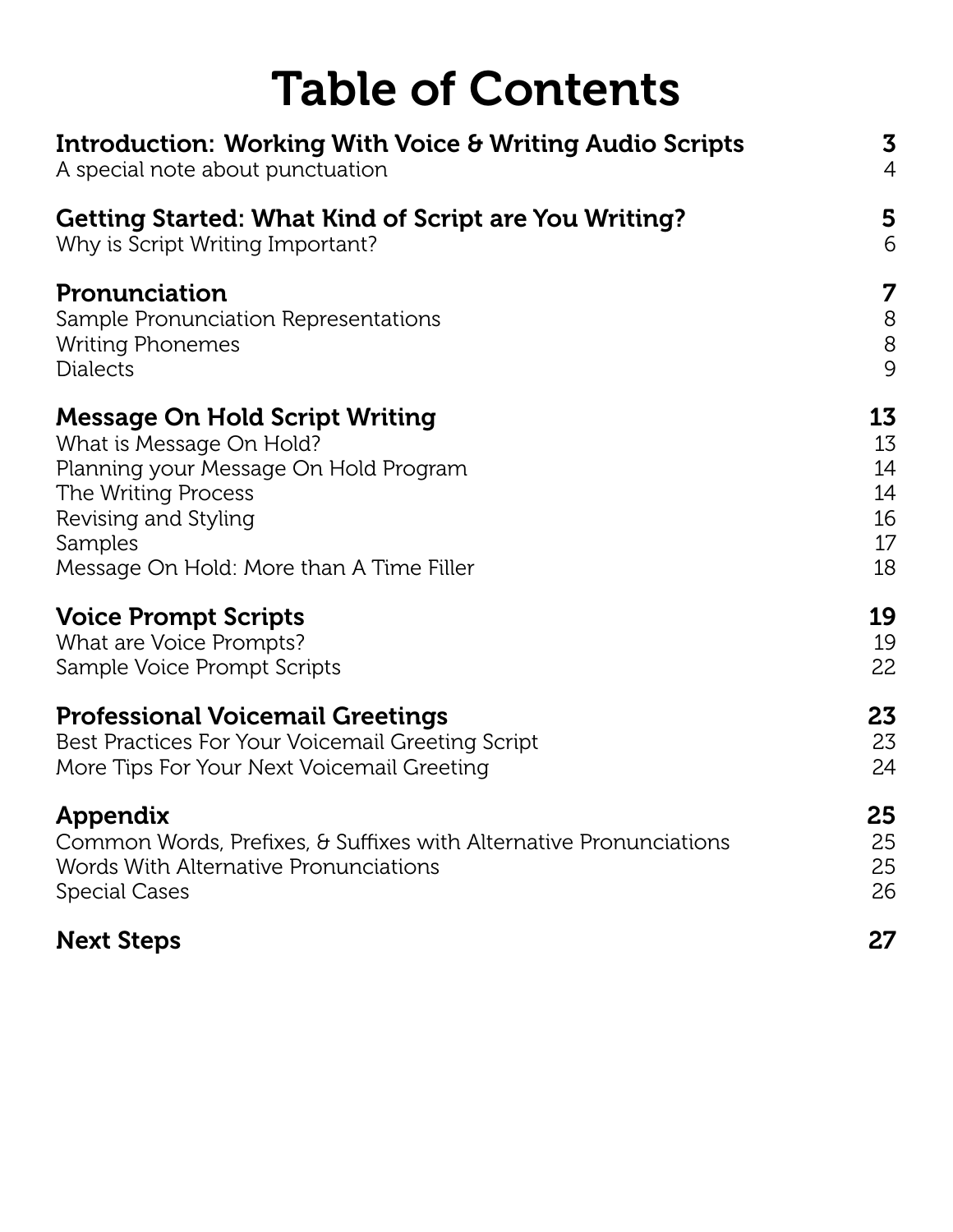# Introduction:

## <span id="page-2-0"></span>Working With Voice & Writing Audio Scripts

One of the most challenging aspects of writing for speech – as opposed to writing for print – lies in successfully optimizing text to be read aloud and recorded. On paper, long, complex sentences are easily devoured. When read out loud by a [professional voice over talent,](http://www.holdcom.com/voice_talent.php/) these same sentences can sound awkward and confusing.

Special considerations and nuances must be taken into account when an audio script is to be recorded by a voice over talent:

- $\rightarrow$  Pronunciations Any word that may have an ambiguous pronunciation should be included.
- $\rightarrow$  Linguistic concerns Spelling, grammar, and punctuation issues can change the way a talent reads your script.
- $\rightarrow$  Syntax Does your sentence structure make sense when read aloud?
- $\rightarrow$  Performance Directorial and production requirements, timing and pace, style, and tone should all be noted as part of a script.

This eBook will provide a brief overview of the basic mechanics of writing for voice over talent, and explore different types of audio scripts for phone systems: Message On Hold, Voice Prompts, and Voicemail Greetings.

Looking for Sample Scripts?

You'll find a few samples in each section of this eBook. If you're looking for more, visit: <http://www.holdcom.com/sample-audio-scripts/>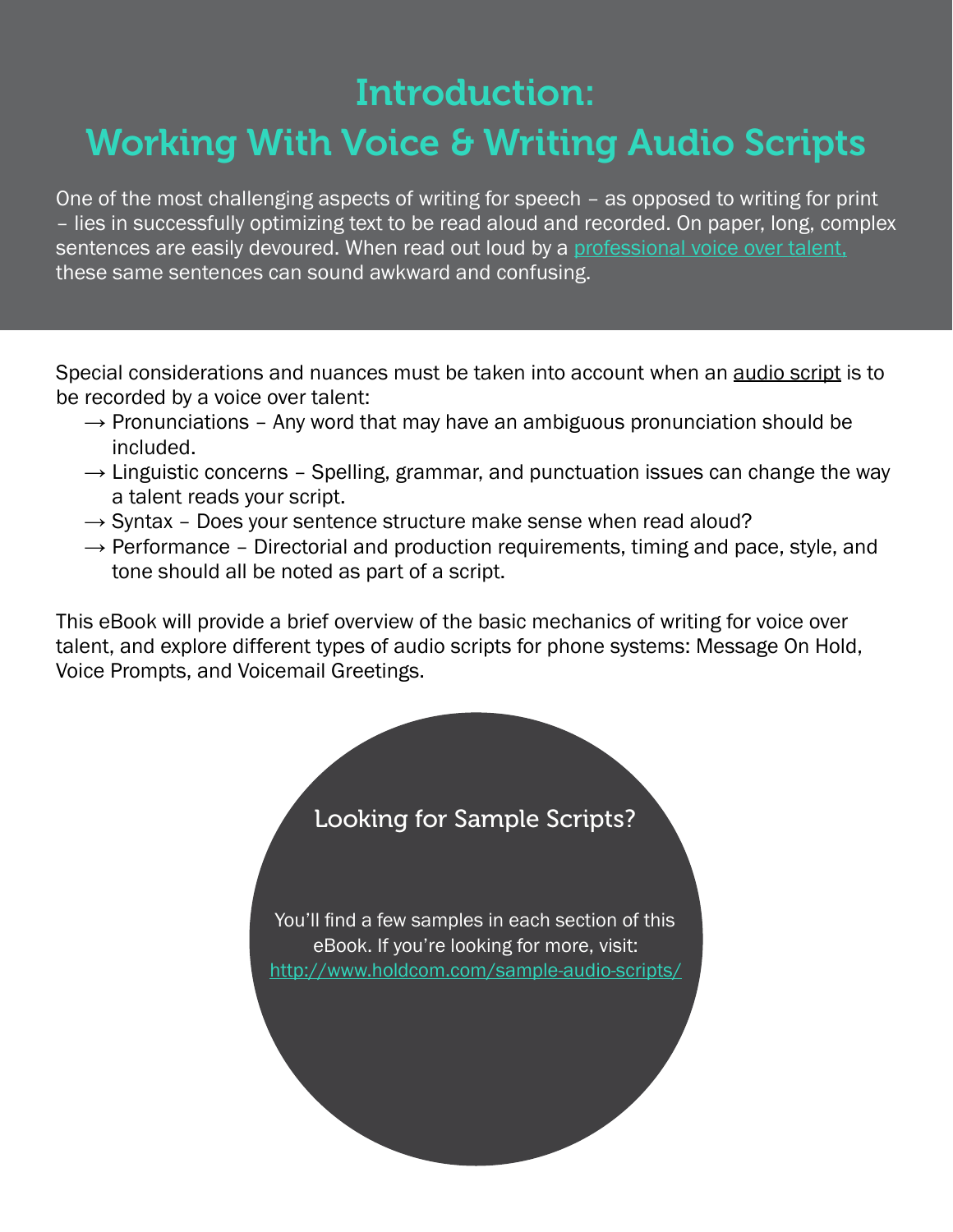#### <span id="page-3-0"></span>A special note about punctuation

When you write for print, you can take a lot of risks with grammar and punctuation. When you write a script to be read out loud, the rules for "proper" punctuation change. Your Message On Hold program, for example, is written to be read out loud by a professional voiceover talent in a conversational tone. You can't write a Message On Hold program the same way you write a brochure. It doesn't sound quite right and your callers just won't get it. By using the right punctuation, you can dramatically change how your on hold programming sounds.

Common Punctuation for Message On Hold Programs

- $\rightarrow$  Comma (,): a small pause in the middle of a sentence.
- $\rightarrow$  Semicolon (:): a large pause between two complete--but connected--thoughts.
- $\rightarrow$  Period (.): a large pause that finalizes a thought.
- $\rightarrow$  M-Dash (-): a large pause, emphasizing what comes after the dash.

Important formatting considerations for scripts

- $\rightarrow$  Ellipsis (...): Often indicates a musical break. It should not be used to add a pause, as this can confuse production teams and voice talent.
- $\rightarrow$  Bulleted or Vertical List: Ideal for a long list of products, services, or details. Using a bulleted list instead of commas or semicolons helps ensure a clean read.
- $\rightarrow$  ALL CAPS: Words are often written in all capital letters to add emphasis (not volume). Text formatting like bold or italics is often lost, but capital letters are not.

The difference between writing a script and writing for print is that scripts must be written for the ear and written for effective delivery by voice talent. When you create a script that's listenable, your callers will better understand your business.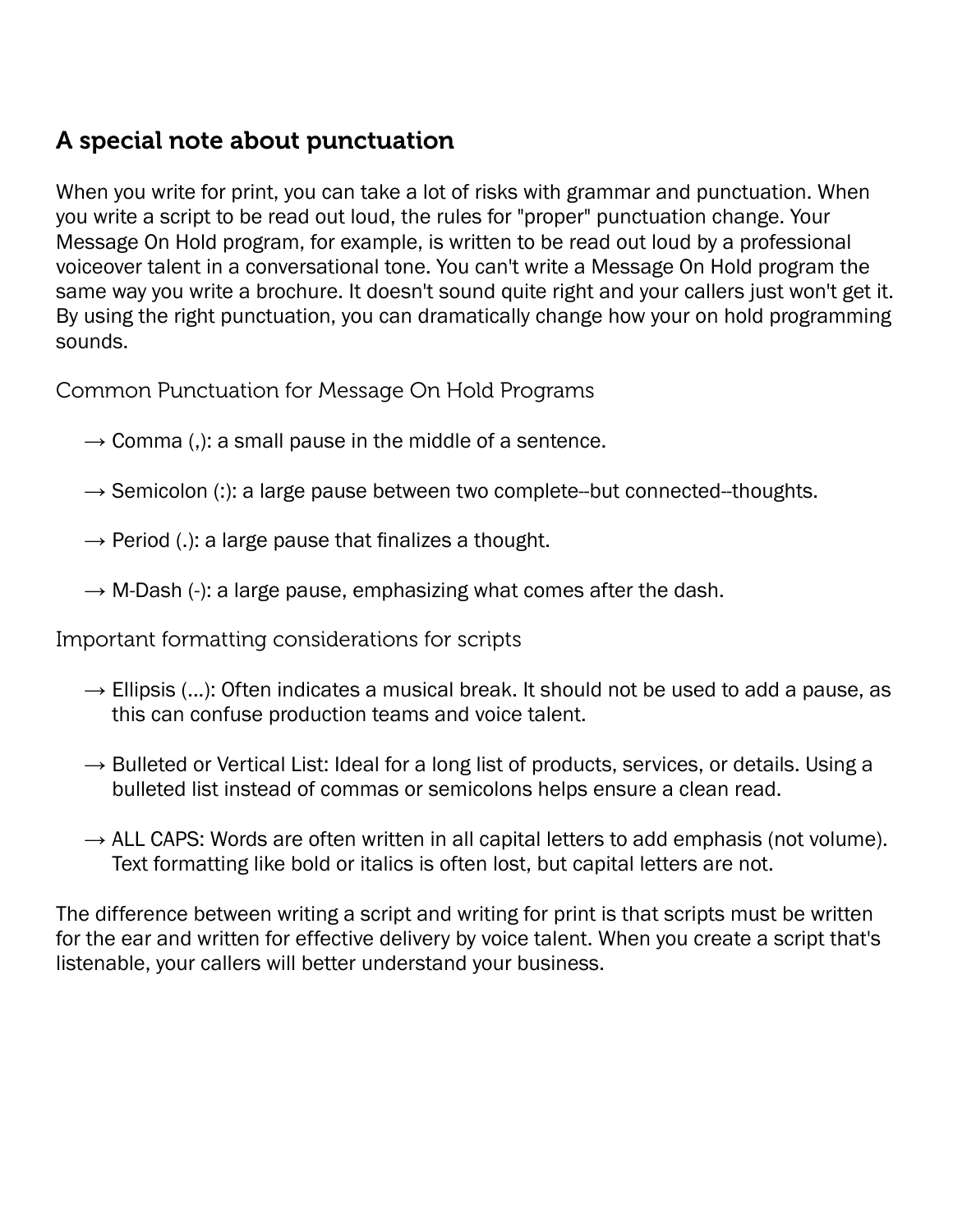# <span id="page-4-0"></span>Getting Started: What Kind of Script are You Writing?

Before we delve into the best practices for writing a clear and effective audio script, we need to dissect the process of script writing. There are two questions you should consider before beginning a new project:

#### What Type of Script Am I Writing?

There are a few main types of scripts for telephone applications: [Message On Hold,](http://www.holdcom.com/message-on-hold/) [Voice Prompts,](http://www.holdcom.com/voice-prompts-ivr) and [Voicemail Greetings.](http://www.holdcom.com/voicemailgreetings/)

#### Message On Hold Scripts

"Message On Hold" refers to the audio content that plays to callers on hold or in queue. It is a continuous loop of music and messaging that plays as callers wait to speak to a "live" company representative.

#### Voice Prompt Scripts

Voice Prompts are the announcements for an automated attendant or IVR that greet callers, provide menu options, and assist telephone navigation. They're often the first recordings a caller hears, before they enter an extension or speak to a representative.

#### Voicemail Greetings

Voicemail greetings are the recordings callers hear when your business is not open or you can't take their call, and their call is forwarded to a voicemail box. You might also hear them called "answering machine" messages.

#### What is the Function of My Script?

With the vocabulary defined, it's time to consider how your script will be used. This can be strongly tied to the type of script you're writing. For example, the function of voice prompts is frequently to direct callers to reach the appropriate department, while the function of a Message On Hold program is to inform callers about a business.

Some keywords that highlight script functions and can guide your writing are:

- $\rightarrow$  Direct
- $\rightarrow$  Inform
- $\rightarrow$  Promote
- $\rightarrow$  Persuade
- $\rightarrow$  Entertain
- $\rightarrow$  Sell

Your script may need to do one or more of these things – and even something else! As long as the script function and goal are clearly defined, you should be able to develop great script content.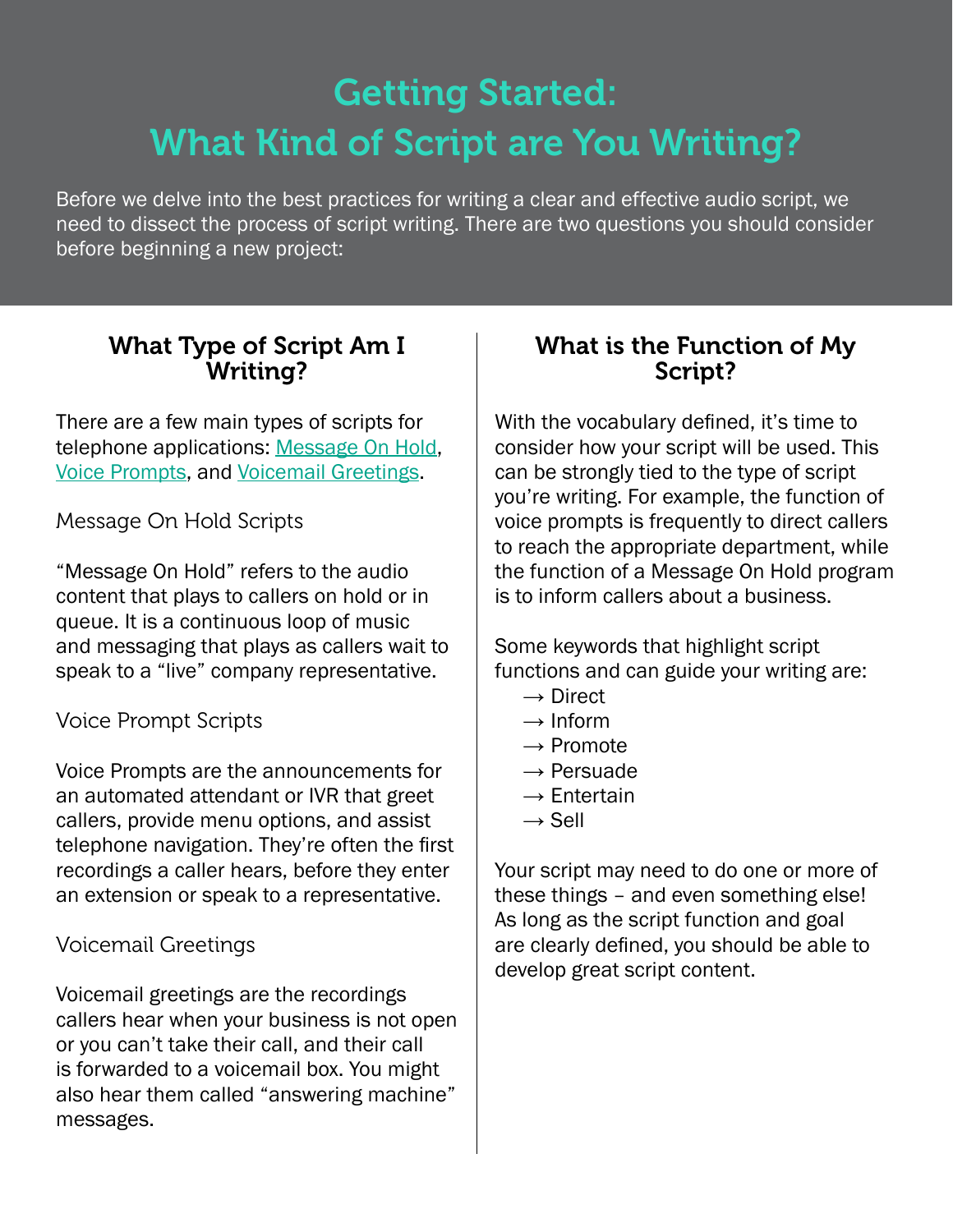<span id="page-5-0"></span>

#### Why is Script Writing Important?

Regardless of function and type, the script must capture listeners' attention so they remain engaged while navigating menu options or waiting on hold for a live attendant. And it must do so in a manner that is efficient and unambiguous, user-friendly, and productive. Along with linguistic considerations and call-routing logistics, script content is essential toward achieving a positive customer response and experience.

The script that callers hear when their call is answered or placed on hold can set the tone for the rest of their conversation.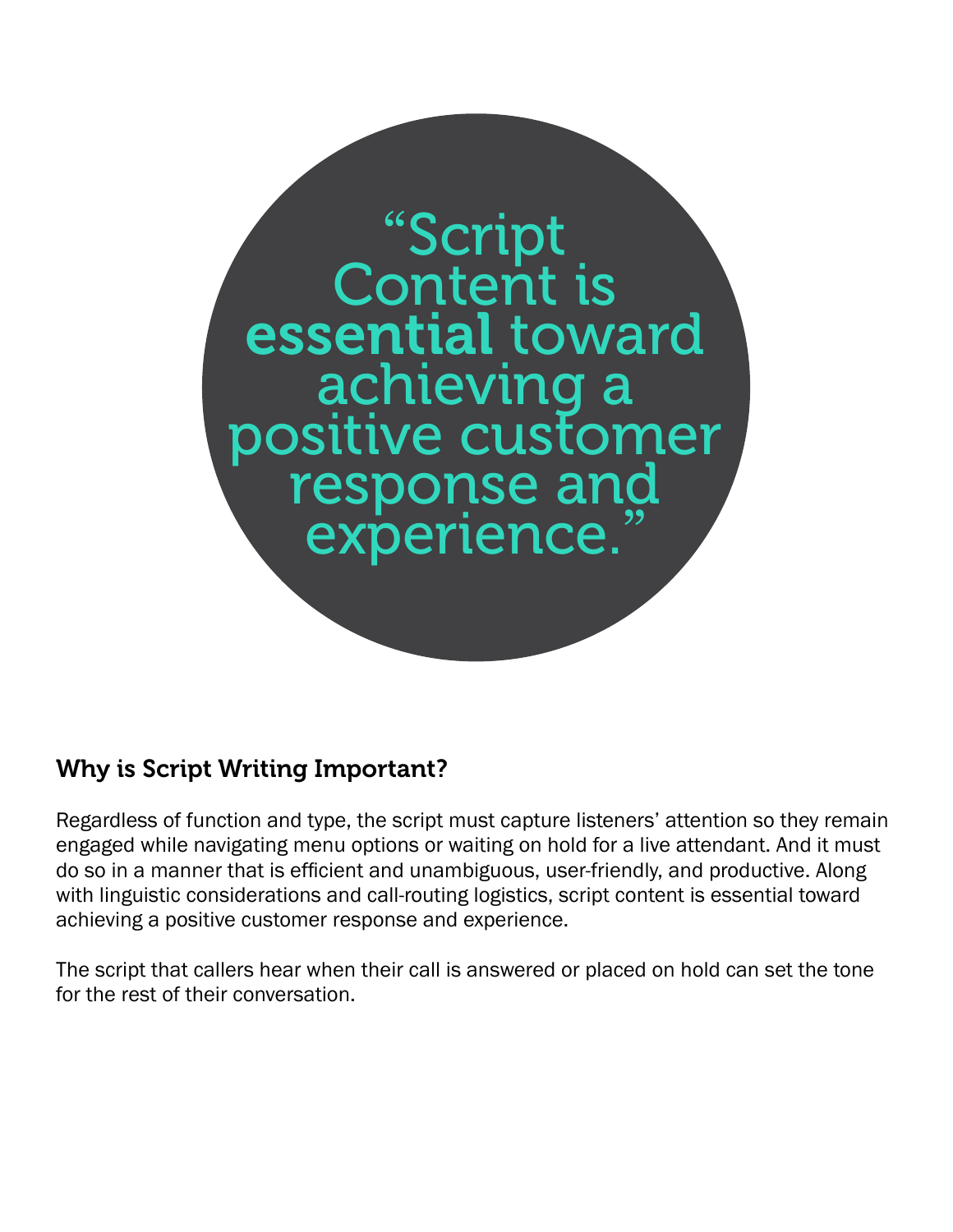### Pronunciation

<span id="page-6-0"></span>One of the most challenging aspects of writing a successful script is outlining the proper pronunciation. Because your final script is going to be read by a professional voice talent, it will be necessary for you to define some pronunciations for them, to account for things like accents and dialects or to define pronunciations for last names.

It is also important to consider words like "produce" which, depending on the pronunciation, can either mean "fruits and vegetables" or "the act of making an object or idea".

Pronunciation starts with syllables and stresses. Phonemes, "the smallest units of differentiating sounds" are combined to find words. When writing out pronunciations, it is each phoneme that should be defined. For example, "arrest" could be written "uh-REST". Here, the phoneme represented by the letter "a" is defined as the short vowel sound "uh", not the long vowel sound "A".

The best way to define phonemes before handing a script off to a voice talent is to write out the pronunciation, focusing on each phoneme.

Key Term:

# phoneme

*The smallest units of* differentiating *sounds in a language, like the R and L in "rip" and "lip".*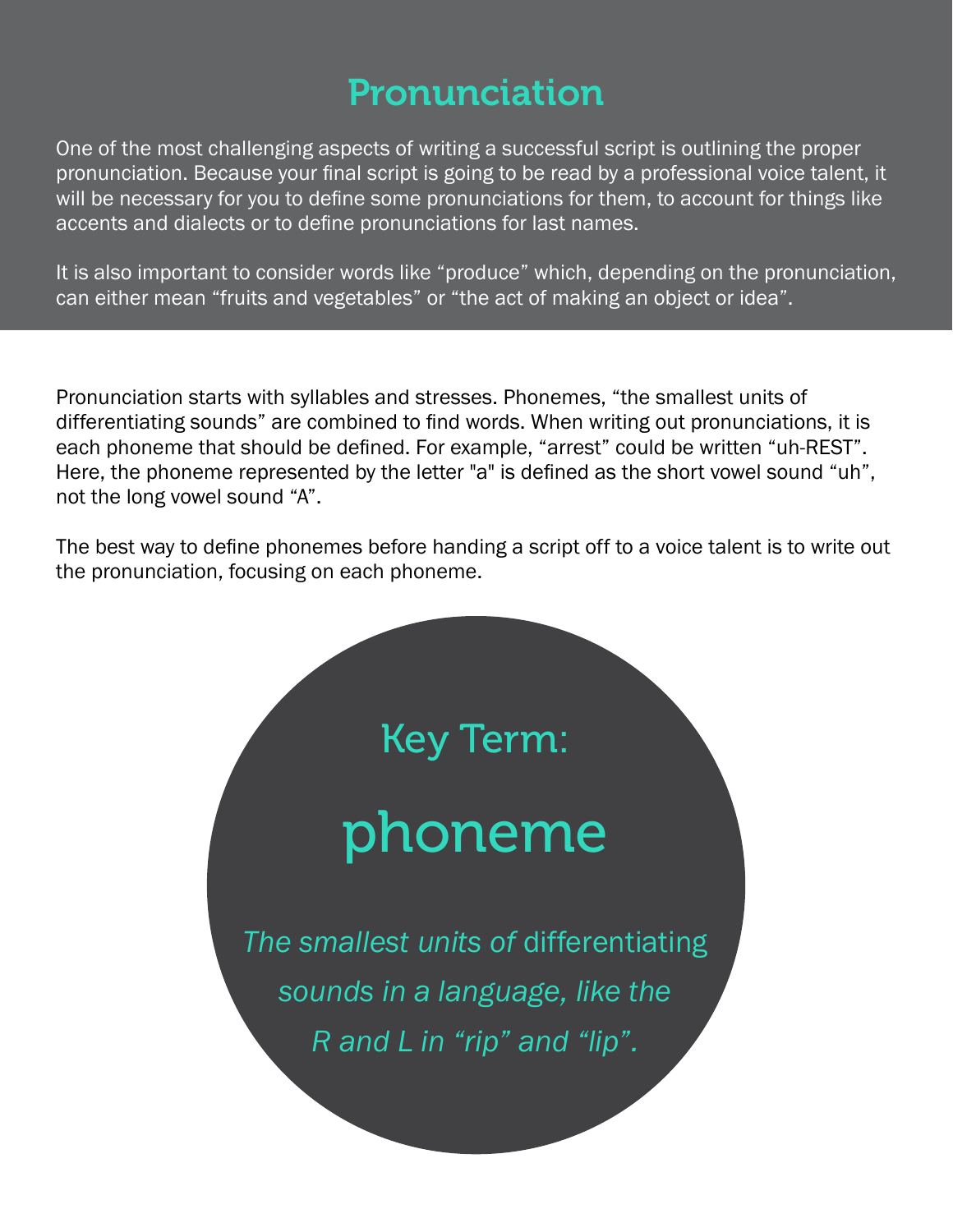#### <span id="page-7-0"></span>Writing Phonemes

While dictionaries often have their own [pronunciation guides](http://www.merriam-webster.com/help/pronguide.htm), they frequently rely on special characters to communicate differences in phonemes. When sending a document to another company or voice talent to be read, it's best to avoid special characters, as differences in technology can change or remove them from your script.

Because of this, we have an alternative system that is recommended for your audio scripts. Most of the differences in pronunciation come from vowel sounds and stressed syllables. We use capital letters to indicate a stressed syllable. For example, "rest" in the word "arrest" is emphasized, and the pronunciation is written "uh REST".

#### Sample Pronunciation Representations

Short Vowel Sounds

You can represent a short vowel sound, like the "a" in "apple", simply by writing the letter a, e, i, o, or u. Usually, a short vowel sound is followed directly by a consonant.

Long Vowel Sounds

Long vowel sounds, like the "a" in "date", require an alternative representation in pronunciations:

- $\rightarrow$  Long A (date, day, main): ae
- $\rightarrow$  Long E (me, sea, seed): ee
- $\rightarrow$  Long I (pie, sigh, guy): ie
- $\rightarrow$  Long O (most, boat, wrote): oe
- $\rightarrow$  Long U (you, use): ue

Other Common Sounds

- $\rightarrow$  Uh this is the "schwa" sound, which appears as "ə" , for example "via" is "VIE uh" and "arrest" is "uh REST"
- $\rightarrow$  00 the "oo" sound as in "choose", "chew", "movie" or "tune"
- $\rightarrow$  Ah the "ah" sound as in "hot". "mock", "Bob"
- $\rightarrow$  Ow "wow", "out"
- $\rightarrow$  Air "share", "bear", "hair"
- $\rightarrow$  Ail "male", "sail"
- $\rightarrow$  Kw the "qu" sound, as in quick"
- $\rightarrow$  Zh like the s in "abrasion", which would be written "uh BRAE zhuhn"
- $\rightarrow$  Y typically follows a consonant, similar to a long U sound, as in "View" (vyoo) or "beauty" (BYOOT ee)

Takeaway:

"When sending a document to another company or voice talent technology can change or remove them from your script.'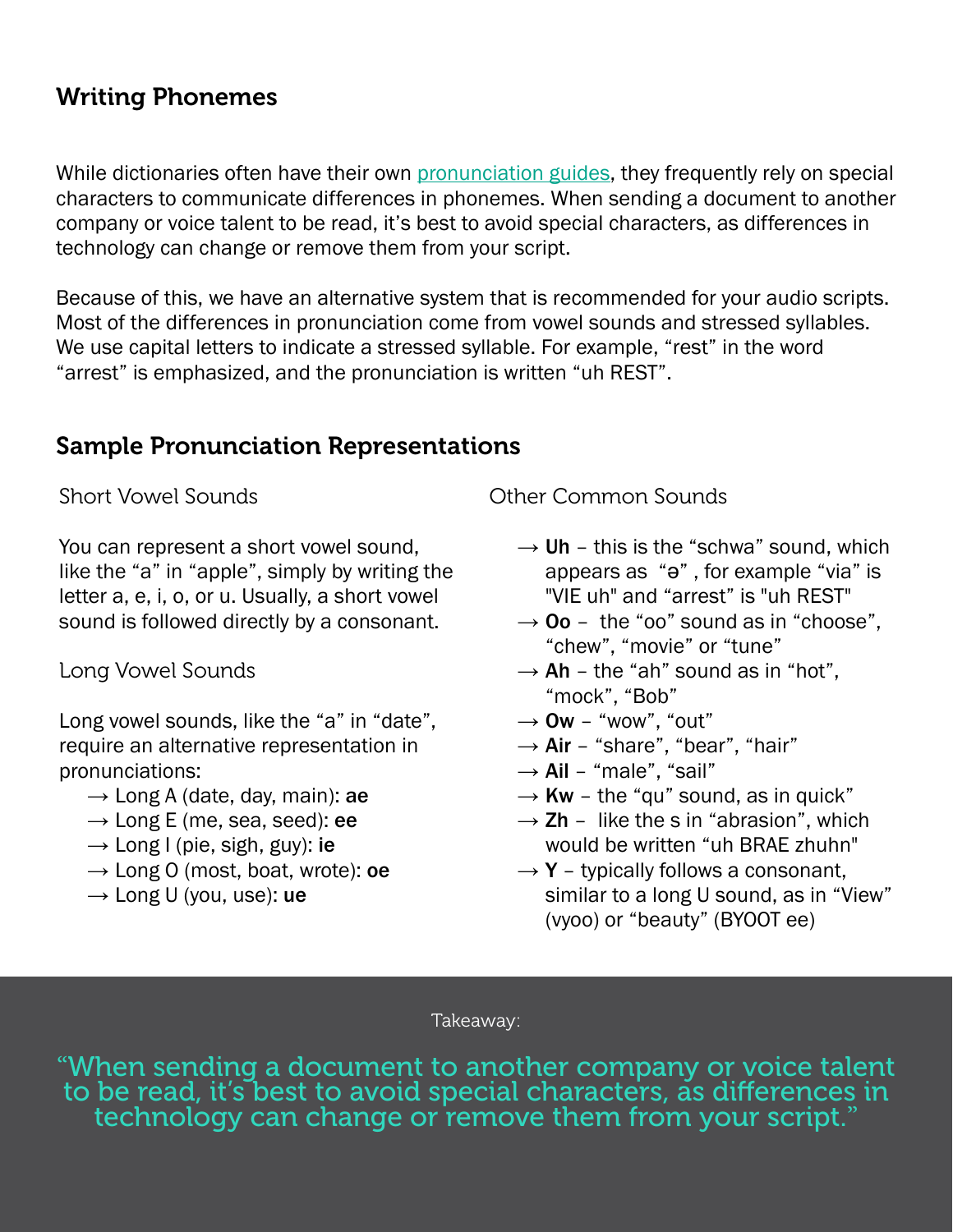<span id="page-8-0"></span>Representing pronunciations becomes especially important when one word can be said more than one way. Here are some examples:

- $\rightarrow$  Data: can be pronounced with either a long or short first "a":
	- o Short a: DAT uh
	- o Long a: DAET uh
- $\rightarrow$  Anti-: can be pronounced with a short or long "i" sound or long "e" sound:
	- o Long i: AN tie
	- o Long e: AN tee
- $\rightarrow$  Neurology: the first syllable can be pronounced with or without a y sound
	- o With y: nyuhr AH loe jee
	- o Without y: nuhr AH loe jee

For more words, prefixes, and suffixes with alternative pronunciations, see the appendix.

#### Dialects

When defining pronunciations for your audio programming, be sure to keep dialects in mind. Telephone scripts are written for real people in real places—they depend on location and context. If you record a message for a company based in Louisiana using Bostonian pronunciations, you're bound to upset clients. Likewise, if your pronunciation cue for "Illinois" is "il ih NOYZ", and not "il ih NOY" (the correct pronunciation), your message will lose authenticity.

Here are some differences you'll encounter in US and UK English pronunciations:

|                | <b>American</b>      | <b>British</b>          |
|----------------|----------------------|-------------------------|
| <b>Process</b> | <b>PRAH sess</b>     | <b>PROE sess</b>        |
| Versatile      | <b>VUHRS uht uhl</b> | <b>VURHS uh tie uhl</b> |
| Garage         | guh RAHZH            | <b>GAR ahzh</b>         |
| Innovative     | in oh VAY tiv        | <u>in OH vuh tiv</u>    |
| Lever          | leh ver              | <u>lee ver</u>          |
| Vase           | <u>vavz</u>          | vahz                    |
|                |                      |                         |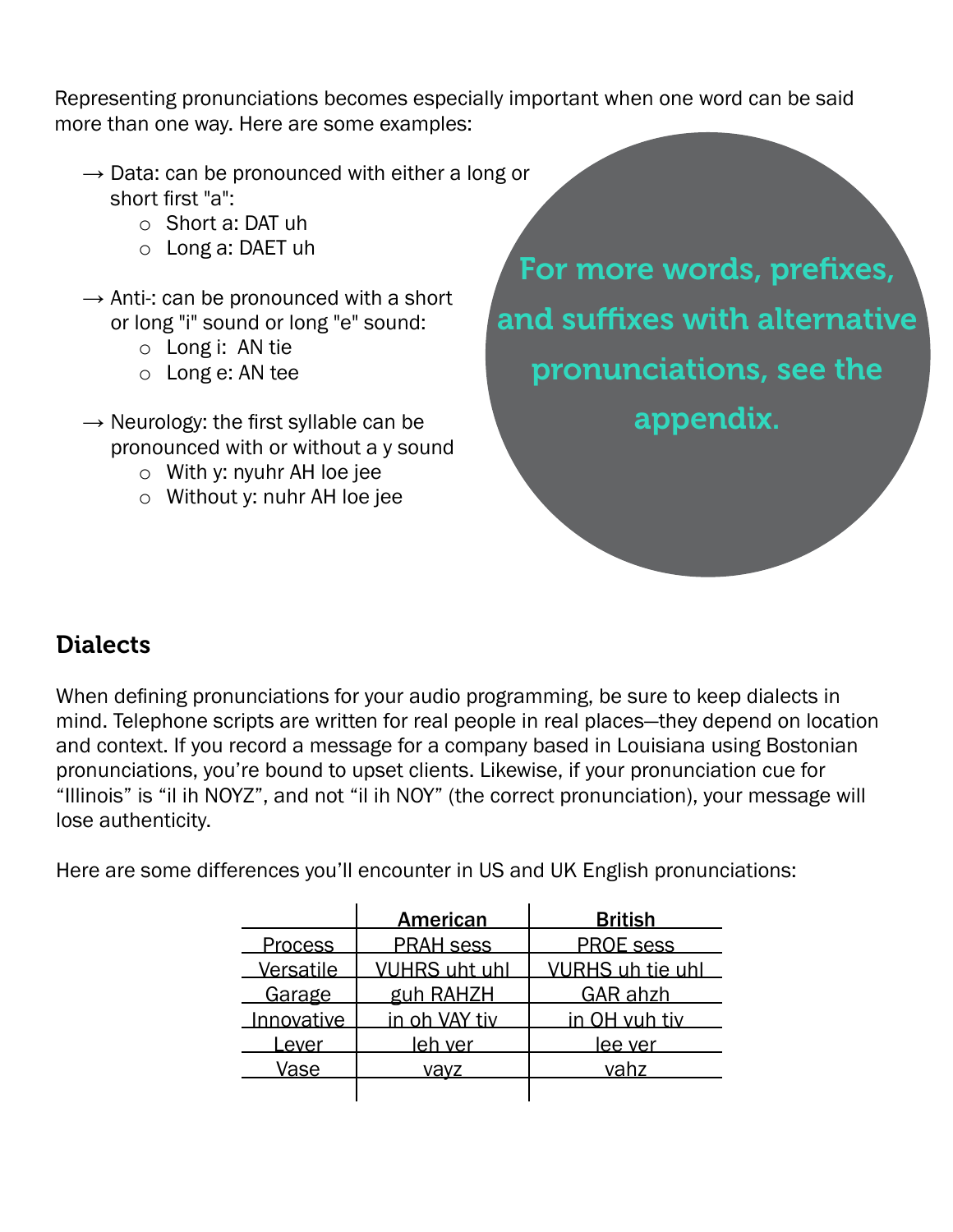Even within the United States, there are significant differences in regional pronunciations. Joshua Katz, of North Carolina State University, used survey data from Bert Vaux to compile color-coded maps of the United States, highlighting (mostly regional) differences in speech and pronunciations. His *full collection of maps are available online*, but here are some of our favorites:



Based on survey data from Bert Vaux, Department of Linguistics, University of Cambridge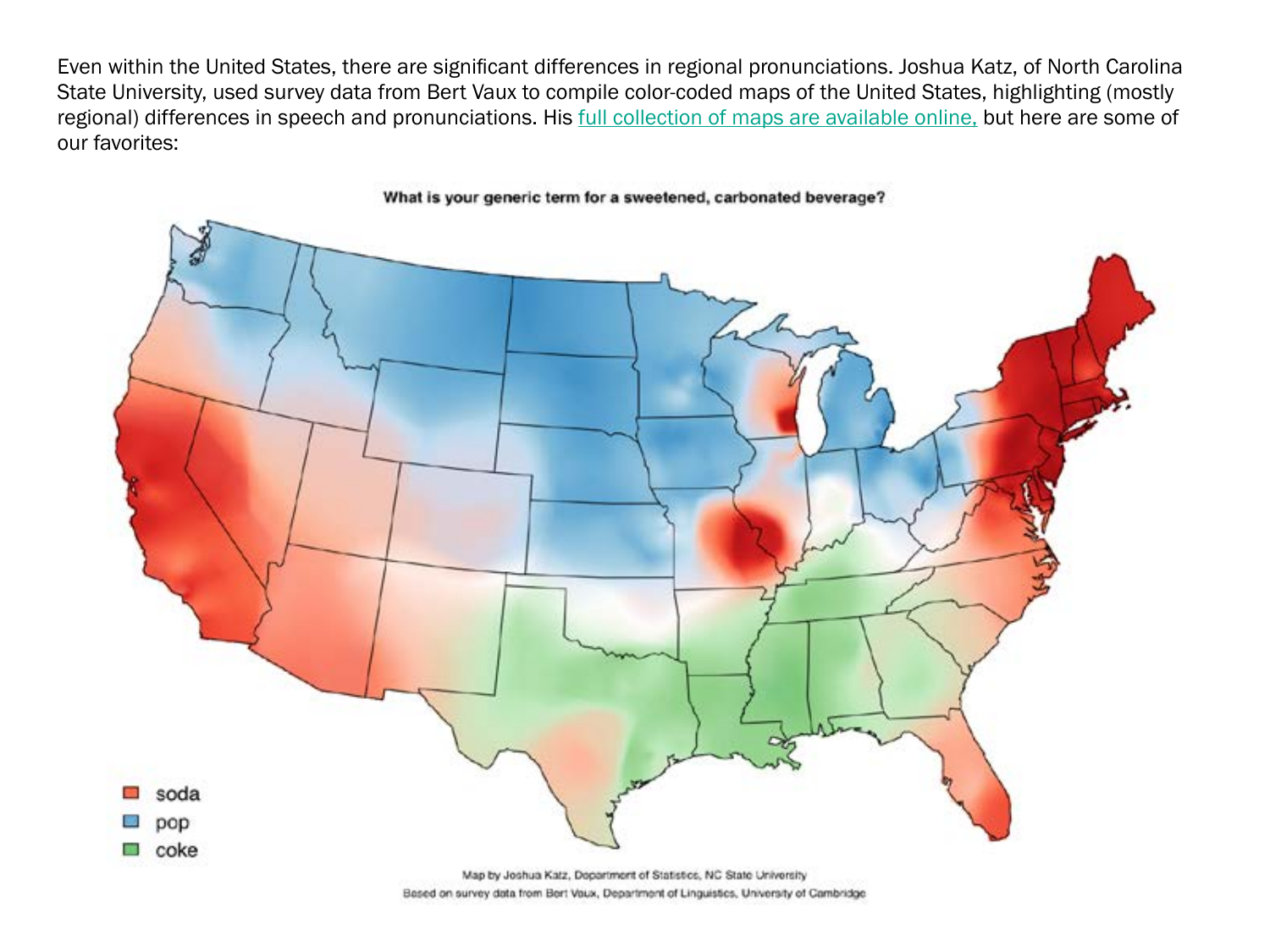

Joshua Katz, Dept of Statistics, NC State University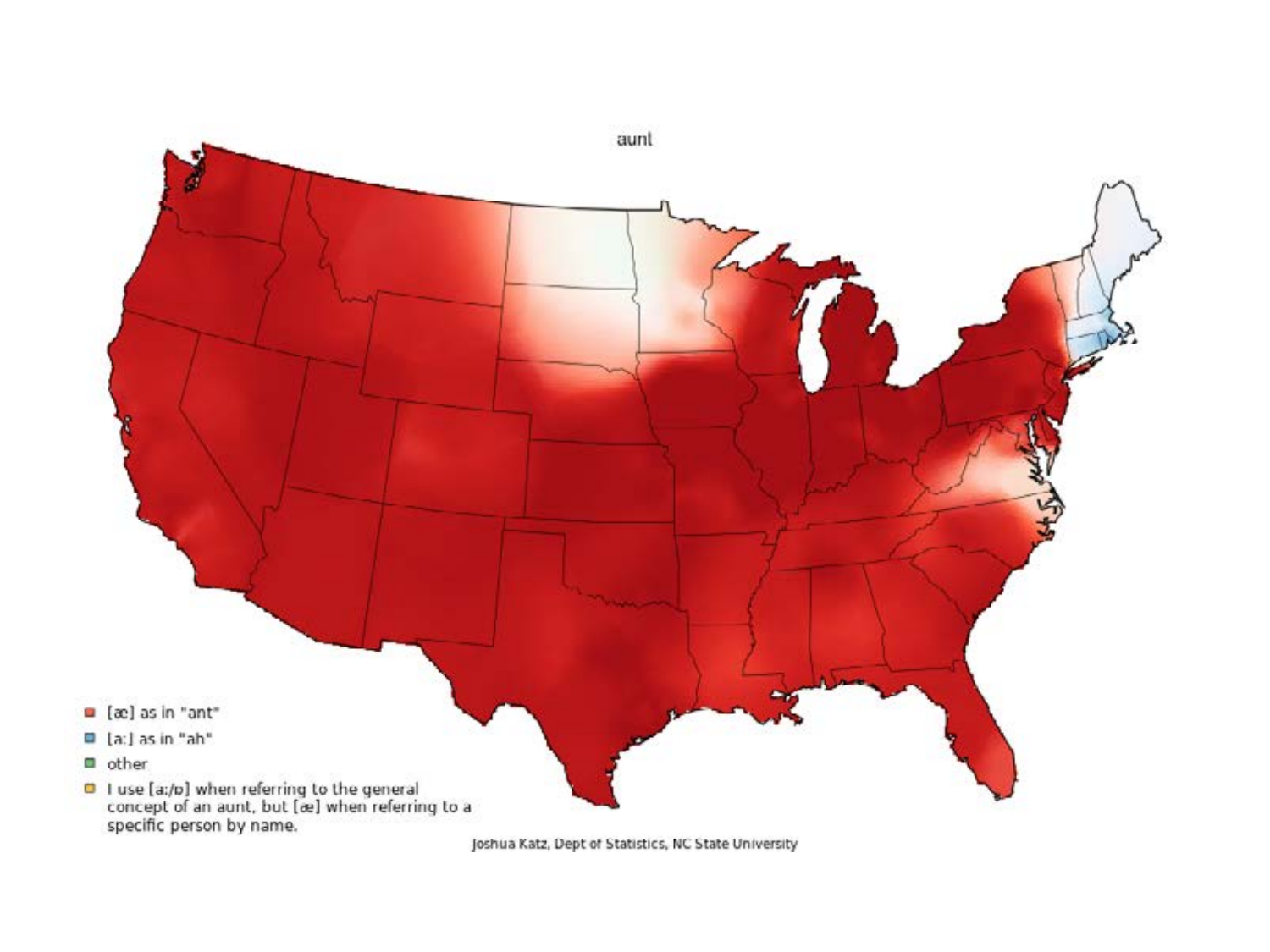

brew thru

Joshua Katz, Dept of Statistics, NC State University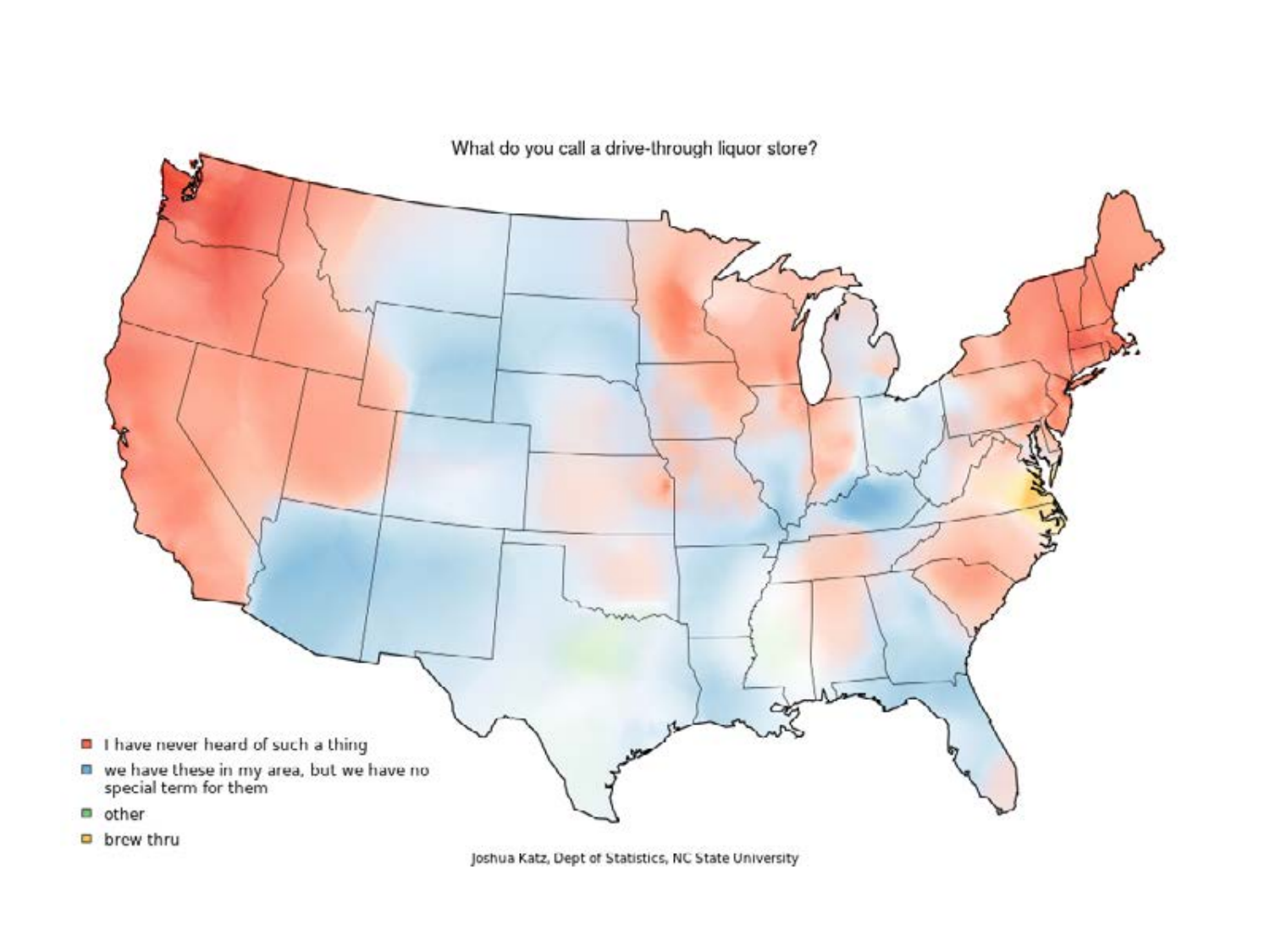# Message On Hold Script Writing

<span id="page-12-0"></span>A [Message On Hold program](http://www.holdcom.com/message-on-hold/) provides your business with many ways to convey information to callers, so its content and production elements should be given serious consideration. An effective on hold script will meet the script *functions* or goals you decide on. You might want to inform callers, or entertain them, or even surprise and delight them. A well-written script is the way to achieve your goals and communicate effectively with callers on hold.

#### What is Message On Hold?

Messages On Hold present a mix of marketing messages and customer service information that is mixed with music to play in a loop for callers waiting on hold.

A Message On Hold program is similar to a radio commercial in form, but more like a radio *talk show* in function. A script is written and recorded by a professional voice over talent, and set to music that plays both behind the script and during breaks. Choosing the right Music On Hold is an important step, because it sets the tone for hold time and later communication with a representative.

Messages On Hold give you the opportunity to:

- $\rightarrow$  Promote your website and social media accounts
- $\rightarrow$  Sell additional products or services to already interested prospects
- $\rightarrow$  Answer Frequently Asked **Ouestions**
- $\rightarrow$  Keep callers happy while waiting
- $\rightarrow$  Supply important customer service information

A Message On Hold program is similar to a radio commercial in form, but more like a radio talk show in function.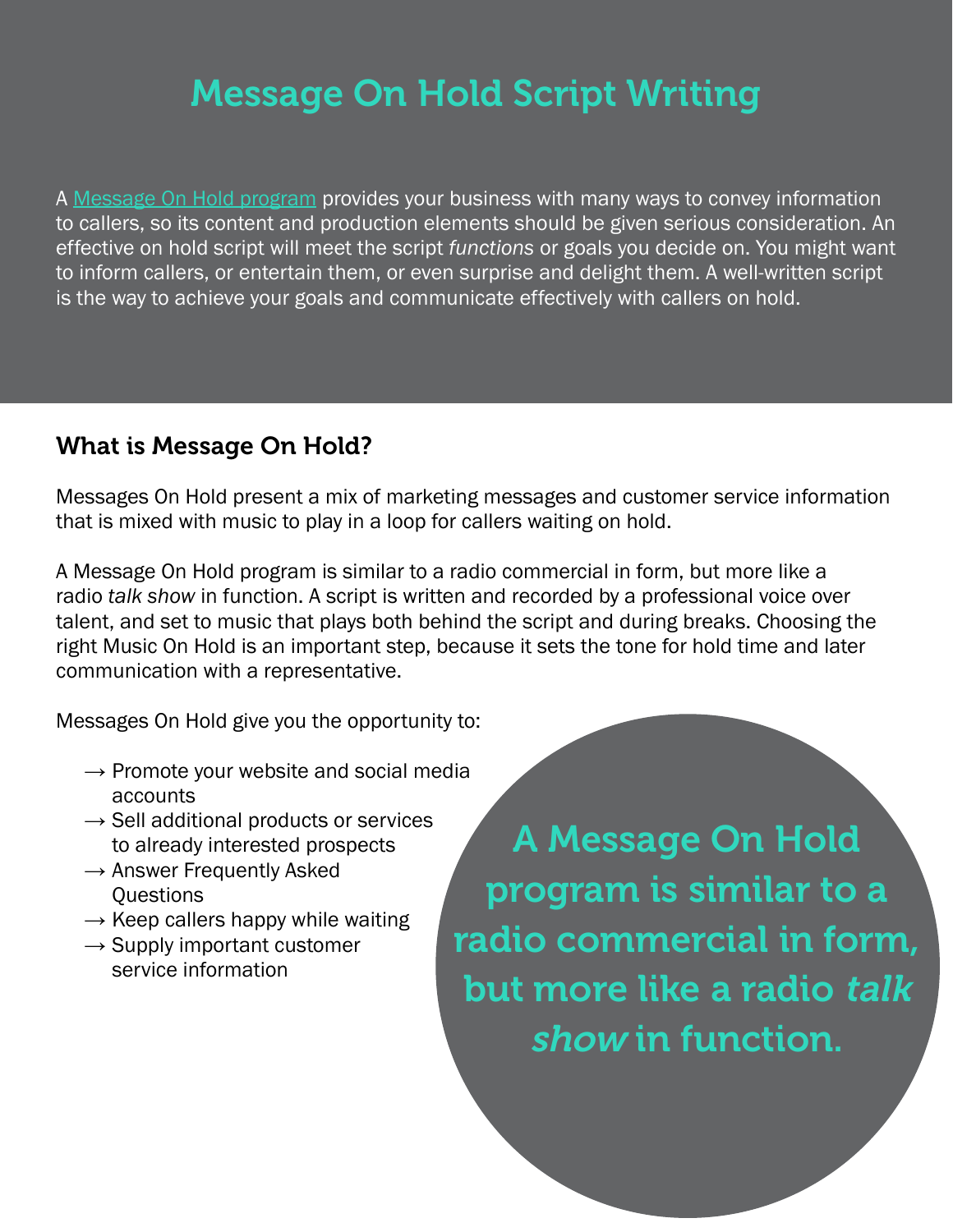#### <span id="page-13-0"></span>The Writing Process

If you think back to your days in school, you might remember learning about "The Writing Process". Unlike [insert-class-you-hated-in-school-and-have-never-used-in-real-life here], the writing process is something you can actually use every time you write.



#### Planning your Message On Hold Program

There are many ways to implement a Message On Hold program, and almost *any* content about your business is relevant…just be sure the information you're sharing is *appropriate*. While your clients are on hold with tech support, for example, they probably don't want to hear sales promotions – but they might want to know about your YouTube channel, where you feature how-to videos!

When writing this kind of targeted script, it's important to open communications between your customer support representatives and marketing departments. When these two groups work together, a clear picture of your client base, target demographics, and realtime feedback can develop. For example, you'll want to discuss how long callers typically wait on hold, so you can develop content that doesn't repeat for the average caller. With a little thoughtful planning, you'll be able to put together content that helps your clients, keeps them waiting patiently on hold, and encourages them to call and do business with you again.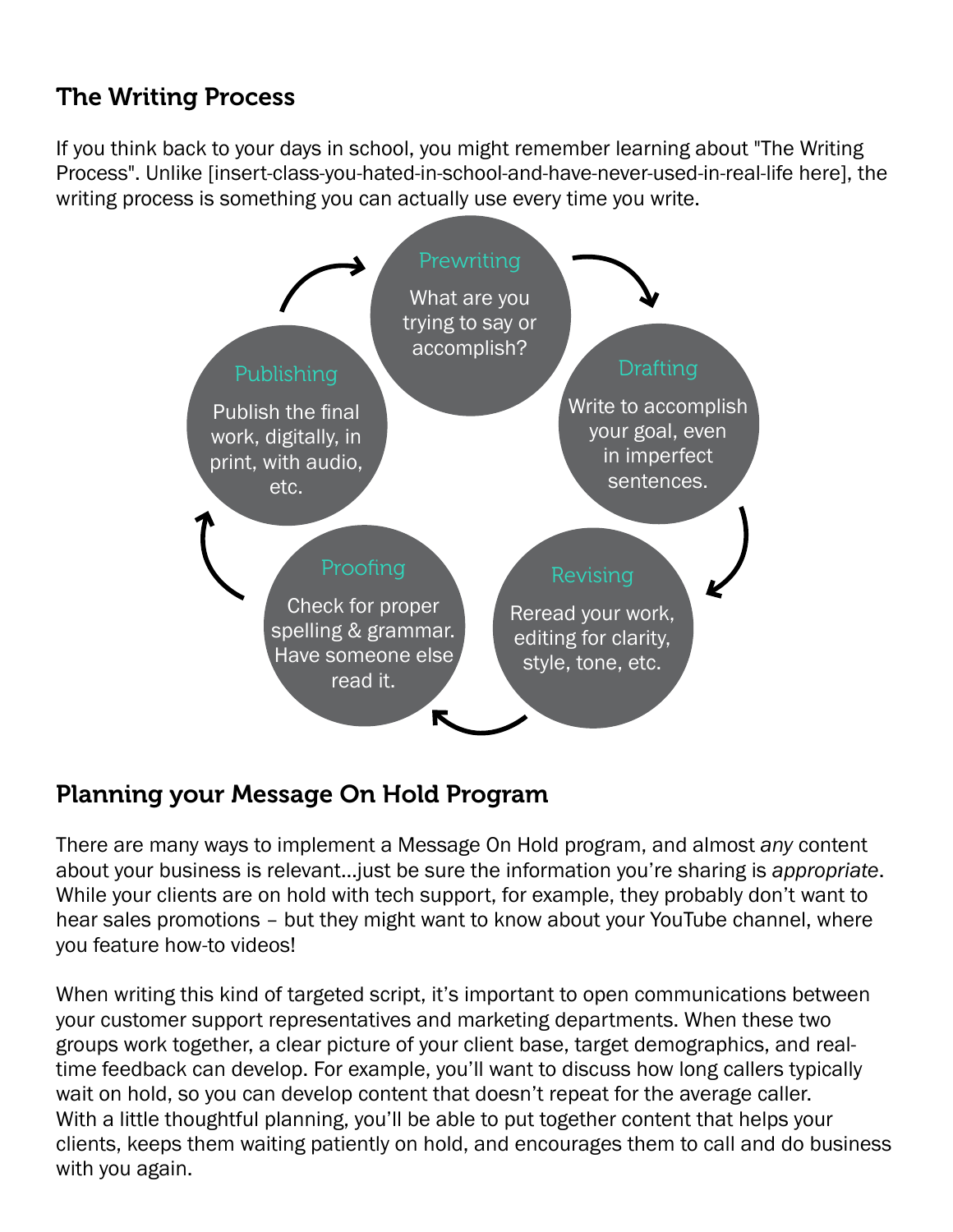#### Writing

Writing is scary for a lot of people, but it doesn't have to be. After you've planned the type of messages you need to include and the audience you need to speak to, you're actually halfway through the writing process!

Here's how to start writing your Message On Hold program:

Decide how long your program will be.

 $\rightarrow$  If callers typically wait on hold for 2 minutes at a time, at least two minutes of programming should be your goal, but a program that's a bit longer than this will be better, so clients won't hear repeated messages every time they call. It's okay to have *more* programming than you think you need. A typical program is 4 – 8 minutes, with some having much more content.

List the topics you'll discuss in your program.

 $\rightarrow$  They can range from product/service promotions, customer service information, self-service options, and more. Each topic will become a paragraph of your Message On Hold program. You can use about 100 words to make up 1 minute of content (remember, there will be space for music!), so you can figure 1-2 paragraphs per minute. A few sentences should do it; less is frequently more when writing for the ear. (To help you judge length, this paragraph is 77 words, excluding this parenthetical.)

Write the content for your first topic.

- $\rightarrow$  Here you go...the "tricky" part actual writing! Except when you know what you're writing about and how long you need it to be (2-3 sentences is sufficient!), it's not so hard, is it? Here's one approach:
	- o In your first sentence, introduce the topic to callers.
	- o In the second sentence, explain how the topic will benefit them.
	- o In the third sentence, wrap everything up by *calling them to action* instruct customers to visit your website, find you on social media, or ask a representative for more information.

Repeat the process.

 $\rightarrow$  Write about each of your topics in this way, then you're done! Well, kind of. It's time to revise and edit your writing to make it as appealing and effective as possible.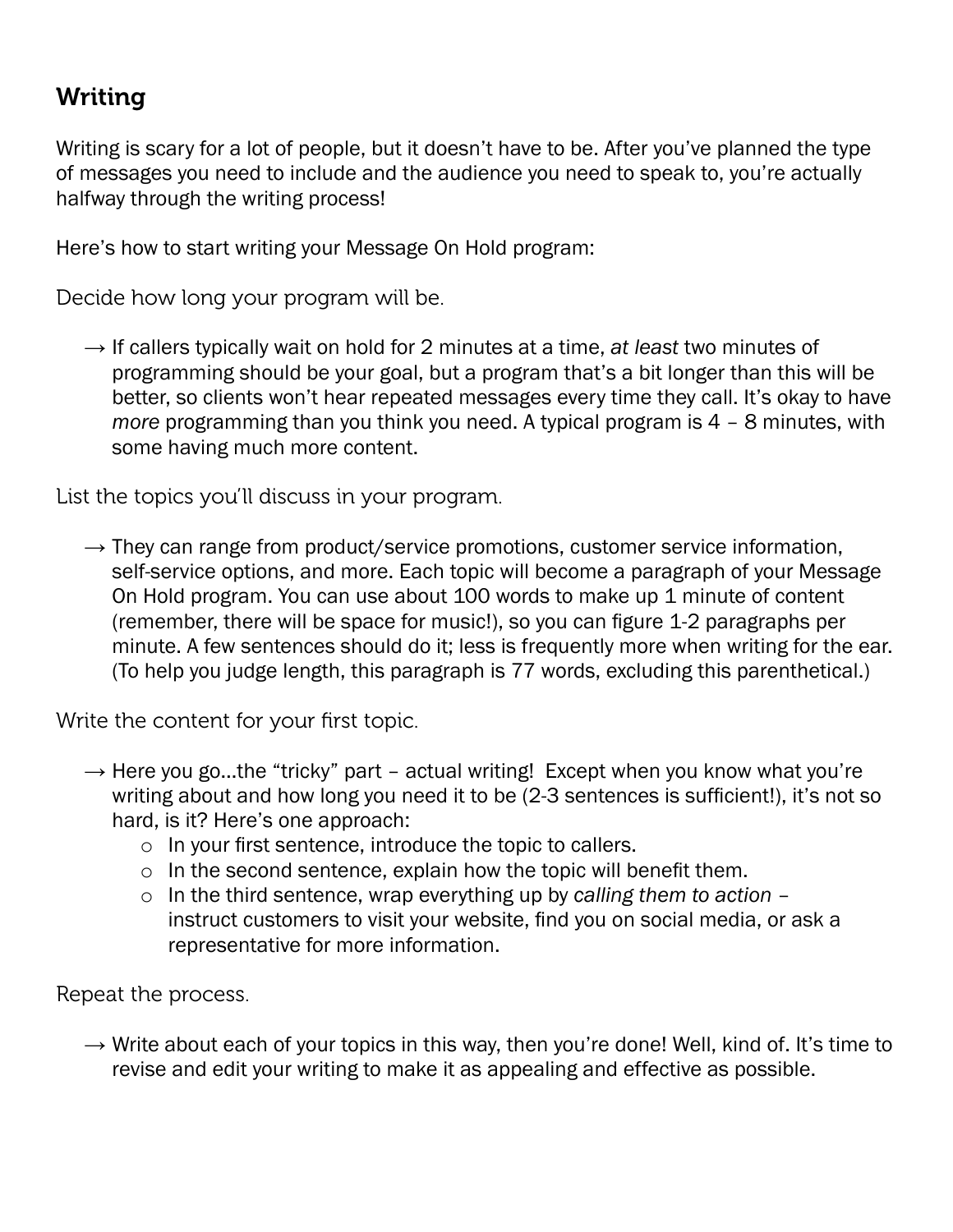#### <span id="page-15-0"></span>Revising and Styling

When you revise what you've written, you have the opportunity to make your content sound as good as possible. Here are some tips for revising your script:

Read it out loud the first time.

 $\rightarrow$  By reading your Message On Hold script out loud, you can see if your content flows well. You'll also be able to identify any typos. Try reading through a printed version of your script and place a mark or circle around any words or phrases that seem awkward. Then, you can go back and adjust them.

Consider your words.

 $\rightarrow$  Have you chosen words that complement your business, brand, and industry? For example, a local bakery should focus on strong verbs and sensory descriptions that arouse smell, sight, and taste; a hospital would want to convey a professional but caring atmosphere and might use words like "warm" and "attentive".

Consider your tone.

 $\rightarrow$  The way all of your words and sentences come together gives your script a distinct *tone*. The tone is what can help you reinforce your brand in your on hold messaging. Let's consider two mobile phone providers: Virgin Mobile and Verizon Wireless.

While you *could* create a template for every "cellular phone company" and fill in the blanks for each, it's much better to tailor script content to each *brand*. Because Virgin Mobile has a young audience, their on hold programming would be laid back and might include slang and current linguistic trends, read by a youthful voice.

Verizon Wireless, focused on business and enterprise consumers, would want a technically correct script with helpful content, read by a well spoken and articulate voice talent.

Have someone else read it.

 $\rightarrow$  Once you've done your first round of edits, have someone else who is familiar with your brand read through the script. Encourage them to make changes and suggestions to your script, with your target customers and average callers in mind.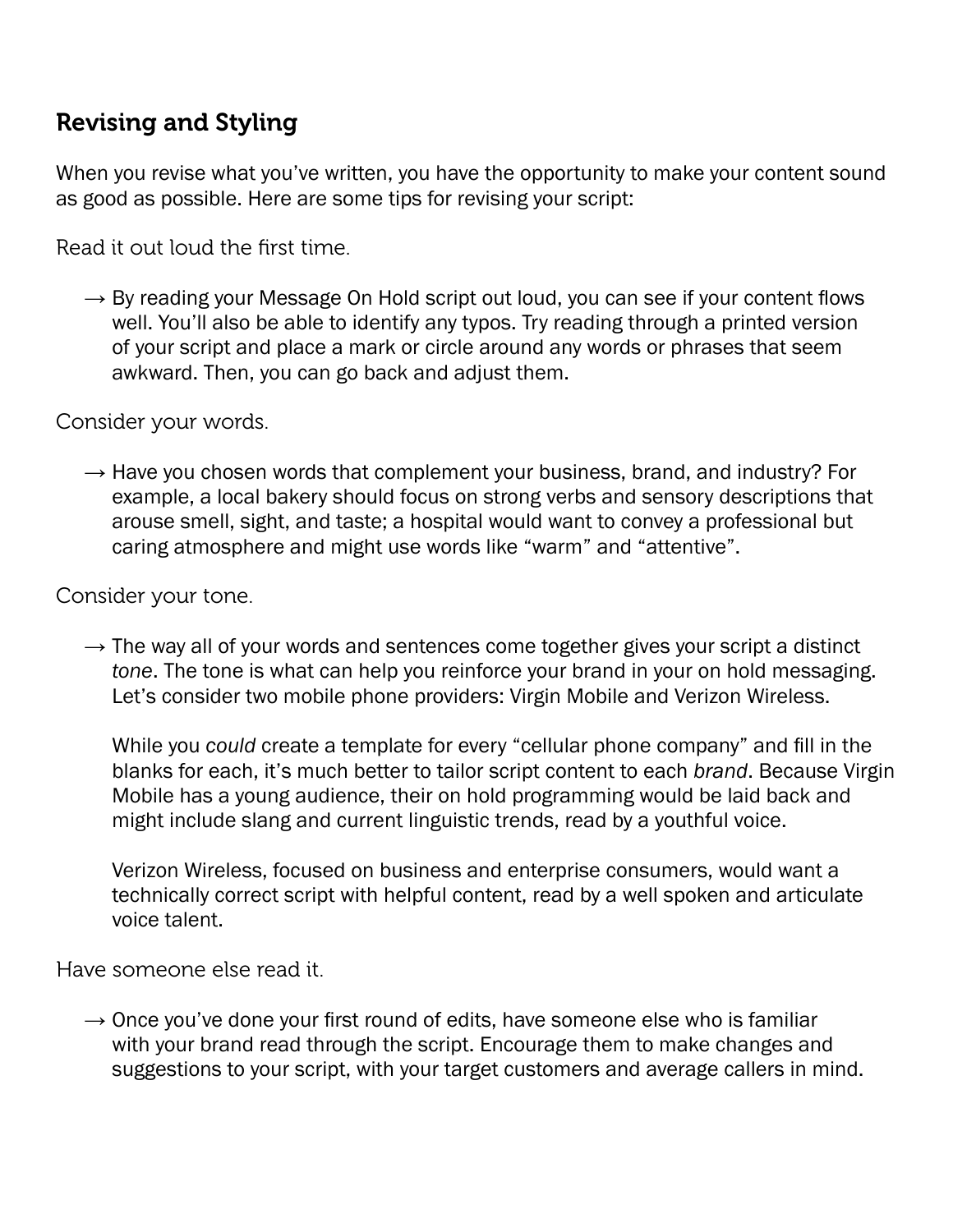#### <span id="page-16-0"></span>Samples

Here are some Message On Hold samples, with an analysis of their content, to get you started.

First, a paragraph from Holdcom's own program, promoting our newsletter, [The Holdcom voice](http://soundcommunication.holdcom.com/subscribe-to-holdcom-newsletter-/):

*As part of our commitment to our clients, "The Holdcom Voice" - our company newsletter - is published on a monthly basis. Each month we offer diverse articles ranging from business tips to featured technologies, always providing a glimpse of what's new at Holdcom. If you're not receiving our newsletter via email and would like to, email us at "Newsletter at Holdcom dot com" or inform your Holdcom representative.*

- $\rightarrow$  What is the function of this message? To inform and promote.
- $\rightarrow$  What is the goal of this message? To inspire a "call to action" for the customer to sign up for Holdcom's newsletter.
- $\rightarrow$  What is the subtext of this message? That Holdcom has many opportunities for businesses that go beyond simply providing a service—we care about our customers and want to be *the* source for media production.
- $\rightarrow$  What is the tone of this message? Direct. Open. Inviting.

Compare that sample to these segments from a script for IS3, a security and antivirus software company:

*Did you know that our premium support team was nominated for the American Business Association's Stevie Award for Outstanding Customer Service?*

*We know you didn't call us to be put on hold, but we're currently providing other subscribers with the superior service that has won us millions of dedicated users.*

*Did you know that seventy-five thousand engineering drawings were used to produce the first Boeing 747 airplane?*

- $\rightarrow$  What is the function of this message? To entertain and inform.
- $\rightarrow$  What is the goal of this message? To demonstrate IS3's outstanding service and to keep the listener interested and occupied while waiting on hold.
- $\rightarrow$  What is the subtext of this message? Not only is IS3 renowned in the professional world, but the company also has *personality*. These "random" facts are not placeholders, they represent IS3's interest in the pursuit of knowledge. The facts provided are about quantifying "the greatest" or "the most", the characteristics that can distinguish an individual from a crowd, just as IS3 wants to be distinguished from other software providers.
- $\rightarrow$  What is the tone of this message? Outgoing. Concerned. Genuine. Fun.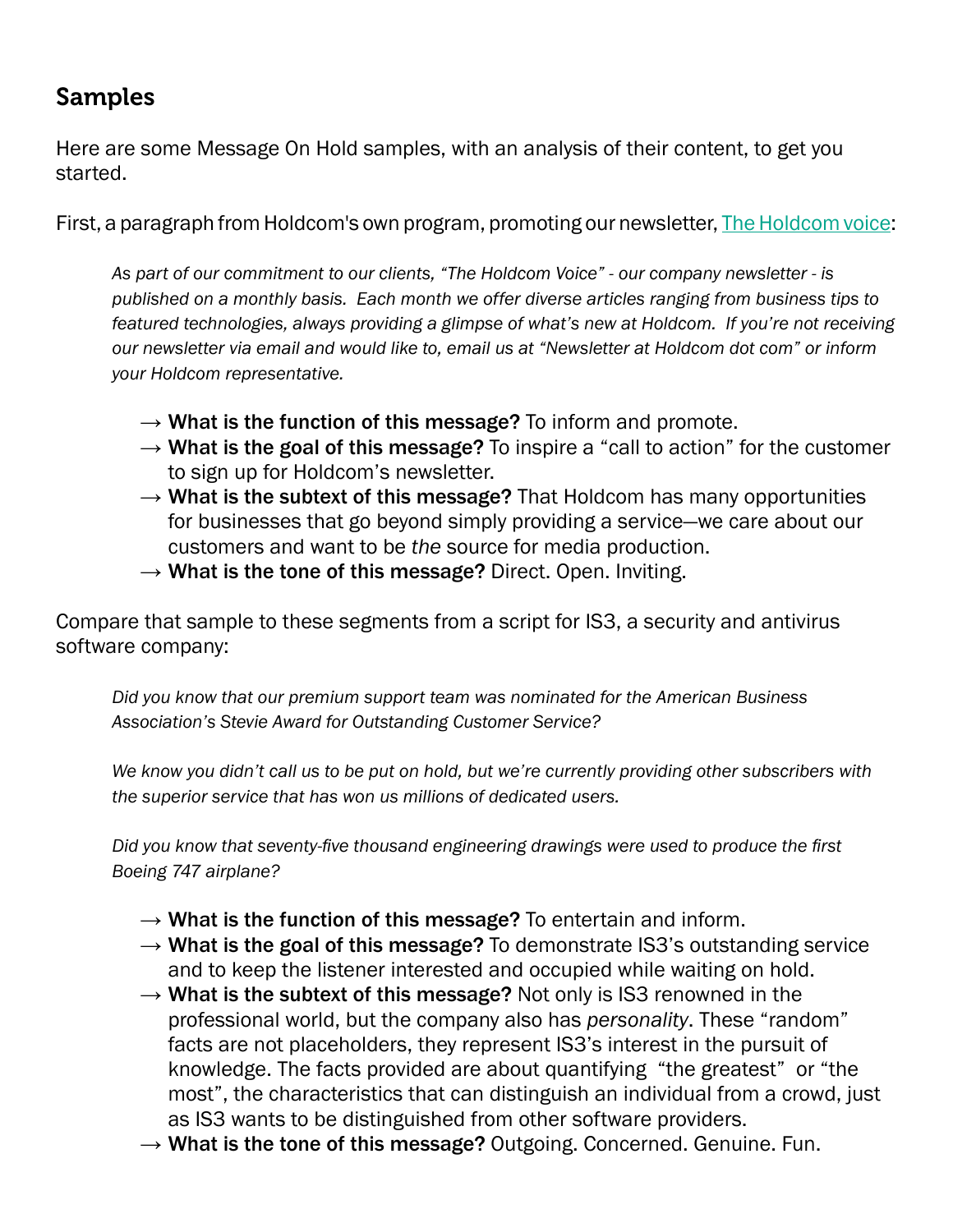#### <span id="page-17-0"></span>Message On Hold: More than A Time Filler

With music and messaging that appeals to your target market, you will captivate your audience. Your Message On Hold program can be more than a time filler for callers waiting, it can be an informative, entertaining, and educational tool.

With the right content, callers will not only stay on hold, but will have an *emotional* reaction to your message. How your Message On Hold is presented will determine whether they associate your brand with affinity, trust, impartiality, or distaste. Though your customers may not consciously be aware of these associations, your brand will create a deep impression, which is later transferred through word of mouth.

Since individuals can pick up on the slightest, most subtle social cues through the human voice, an initial positive impression is crucial to spreading your company's message.

> "Since individuals can pick up on the slightest, most subtle social cues through the human voice, an initial positive impression is crucial to spreading your company's message."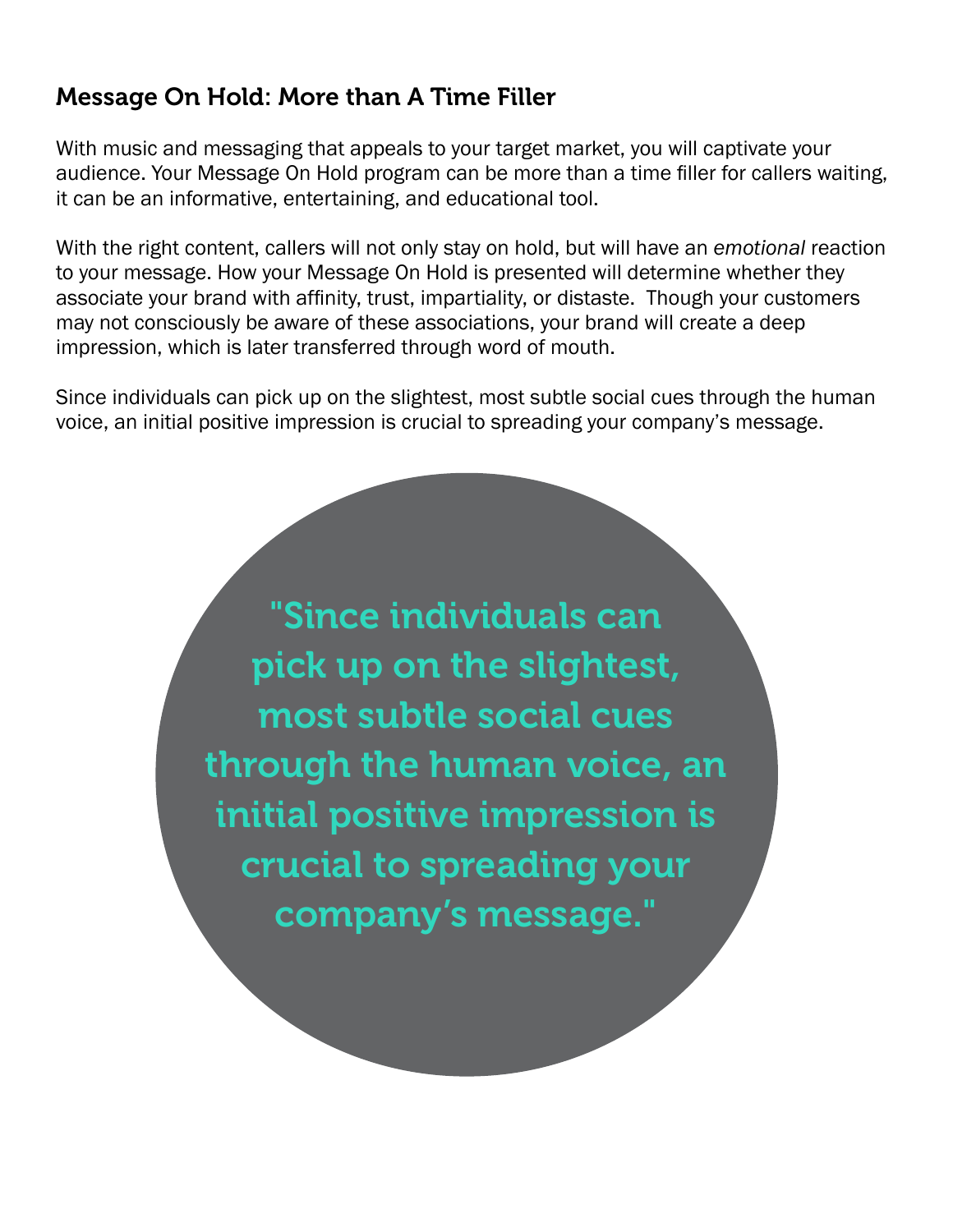# Voice Prompt Scripts

#### <span id="page-18-0"></span>What are Voice Prompts?

"Voice prompts" are the commands on an Interactive Voice Response (IVR) or Auto Attendant System. These systems are effectively the systems that "answer" calls to your business. They allow customers to access a pre-recorded database – from your phone system to client information – through keypad input or speech recognition.

As opposed to the passive nature of Message On Hold, voice prompts are interactive. They are designed to elicit a physical reaction from a caller – a "call to action". Typical voice prompts are one-line commands that instruct the listener to press a button, speak into the phone, or recall information. The voice prompt is more forward, making it an excellent opportunity to increase brand loyalty through interaction.

Because voice prompts are directive, it's important that they're concise, well written, and voiced by a professional.

> As opposed to the passive nature of Message On Hold, voice prompts are interactive. They are designed to elicit a physical reaction from a caller – a "call to action".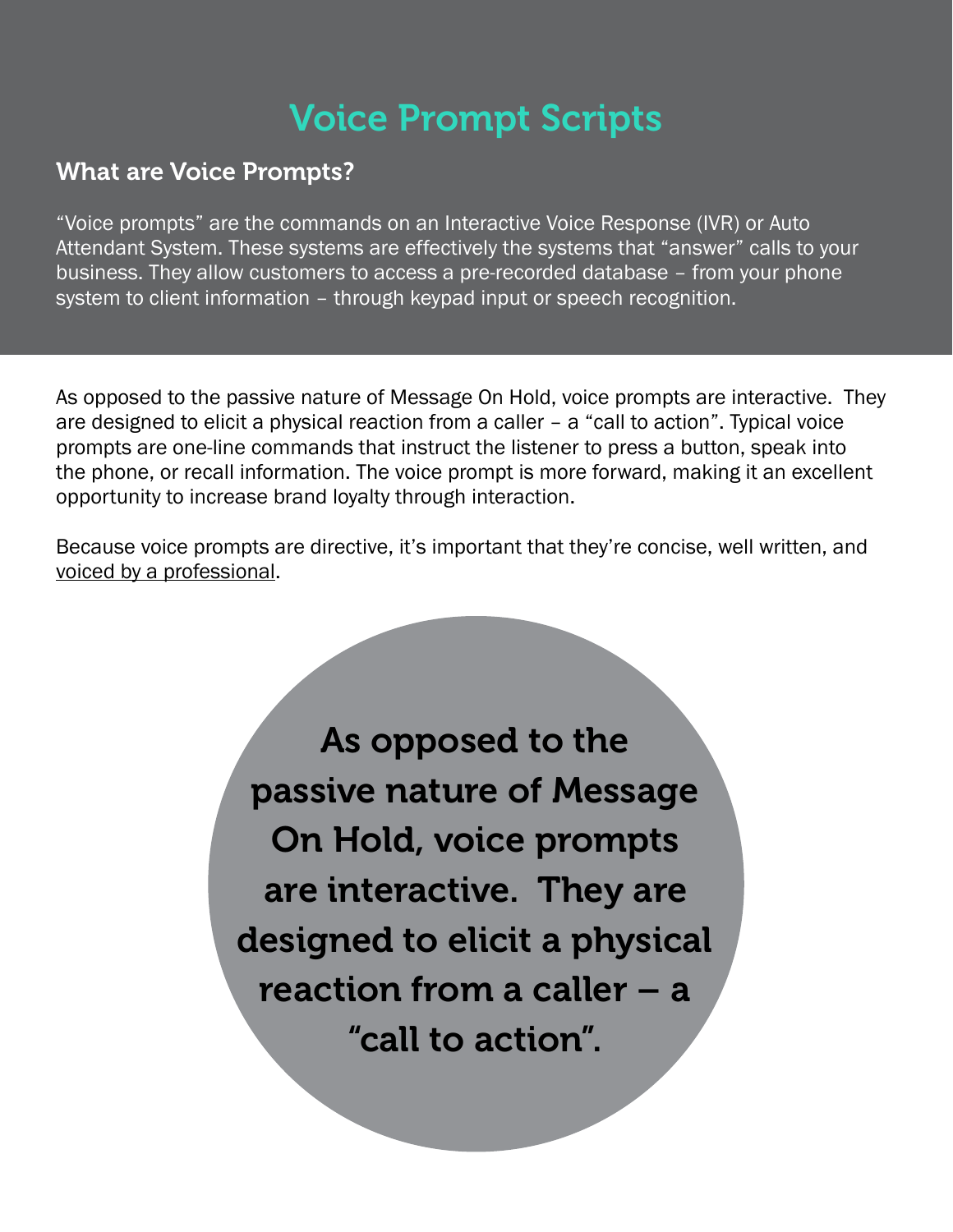#### Best Practices for Voice Prompt Scripts

To ensure clear, listenable prompts, follow these best practices:

Write for the ear.

Always remember that navigating through an IVR system is an *aural* experience. Your voice prompts will be *heard*, not *read*, so it's important to write for the ear, not for the eye.

Your callers don't have the luxury of seeing your script laid out in front of them while they're listening to your various menu options, list of departments, or employee directories. With this in mind, you'll be able to use language that is easy for callers to comprehend the first time they hear it, keeping customers happy and helping them reach the appropriate destination.

Use concise phrasing.

The main objective of a caller navigating an IVR system is to get to his desired party's extension as quickly as possible. If your script contains overly wordy phrases, it will take *longer* for him to reach a representative, and he'll get more frustrated with every passing word.

Here are two sample prompts. Which do you think is more appealing to callers?

*If you would like to be assisted by a member of our Customer Service Department, press 2 to speak to the next available representative.*

*For the Customer Service Department, press 2.*

Sample 2 features one short, directive sentence. Sample 1 is long winded and confusing. You callers don't want to be confused, they just want to speak to customer service. When writing voice prompts, less is more.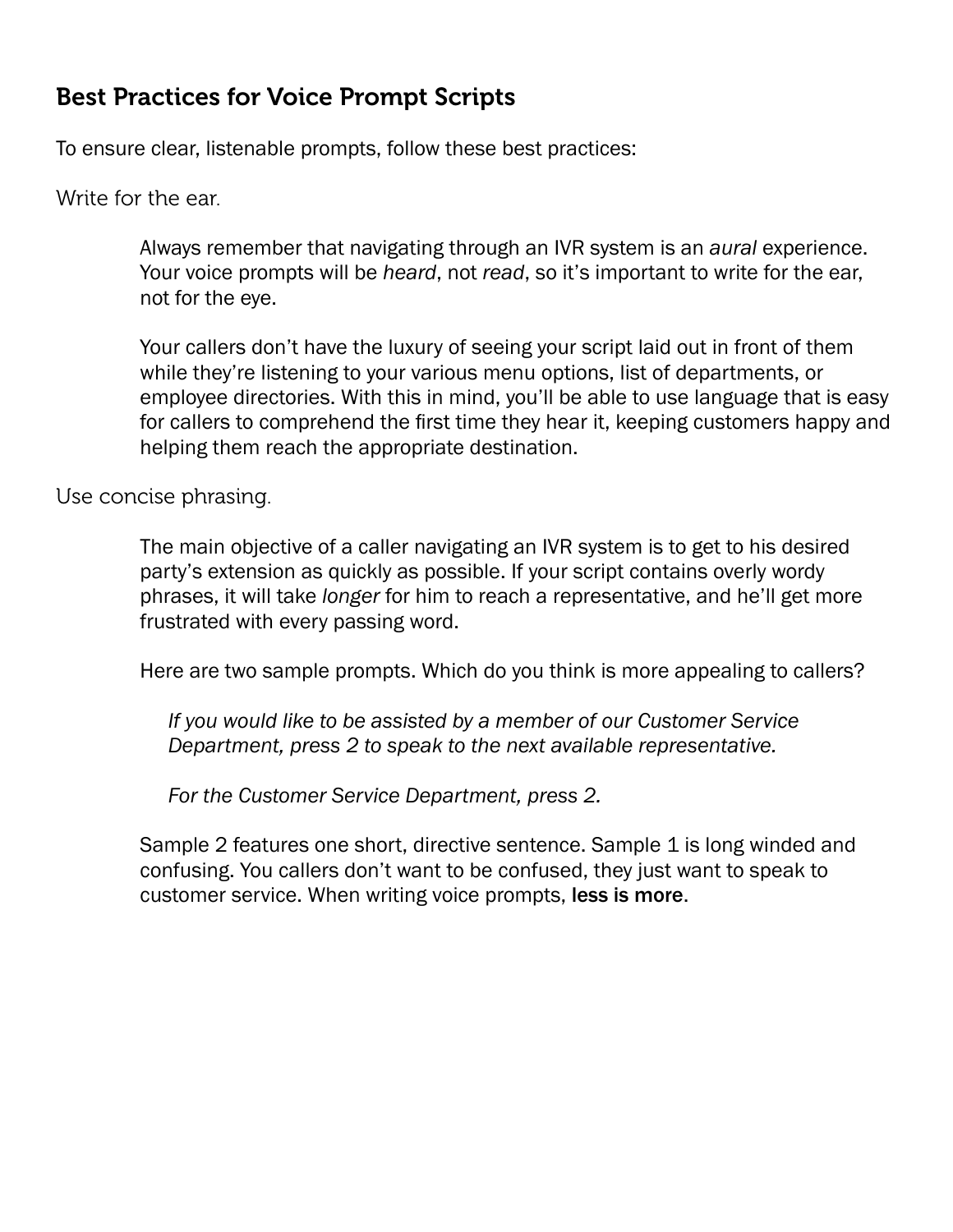Place extension numbers at the end of menu items, not at the beginning.

When a caller hears your IVR system, it's likely that he already knows what department he's trying to reach – he just needs the extension number. By that logic, it makes sense to offer your department name at the beginning of the prompt and the extension at the end.

That's why we say, "For sales and catering, enter two-zero-one"; the opposite, "Enter two-zero-one for sales and catering", is contrary to caller behavior, because it includes the extension first and department second. By the time callers hear the department name, they've already forgotten the extension.

Don't Say Please.

Okay, you can say please…but only once. Don't use "please" with every prompt – it gets wordy and redundant. An ideal script might be:

*For Sales, please press one. For Catering, press 2. For Billing, press 3.*

The goal here is to keep the content as concise as possible, moving callers quickly, seamlessly, and flawlessly through your phone system.

Write extension numbers as separate digits.

Instead of asking your callers to enter extension "two hundred one", you can simply request that they press "two-zero-one". This can help eliminate caller confusion. Also, avoid substituting "oh" for "zero". While it might be an accepted colloquialism, it can incorrectly encourage callers to look for the *letter* "o" on their phone – which is actually the *number* "6".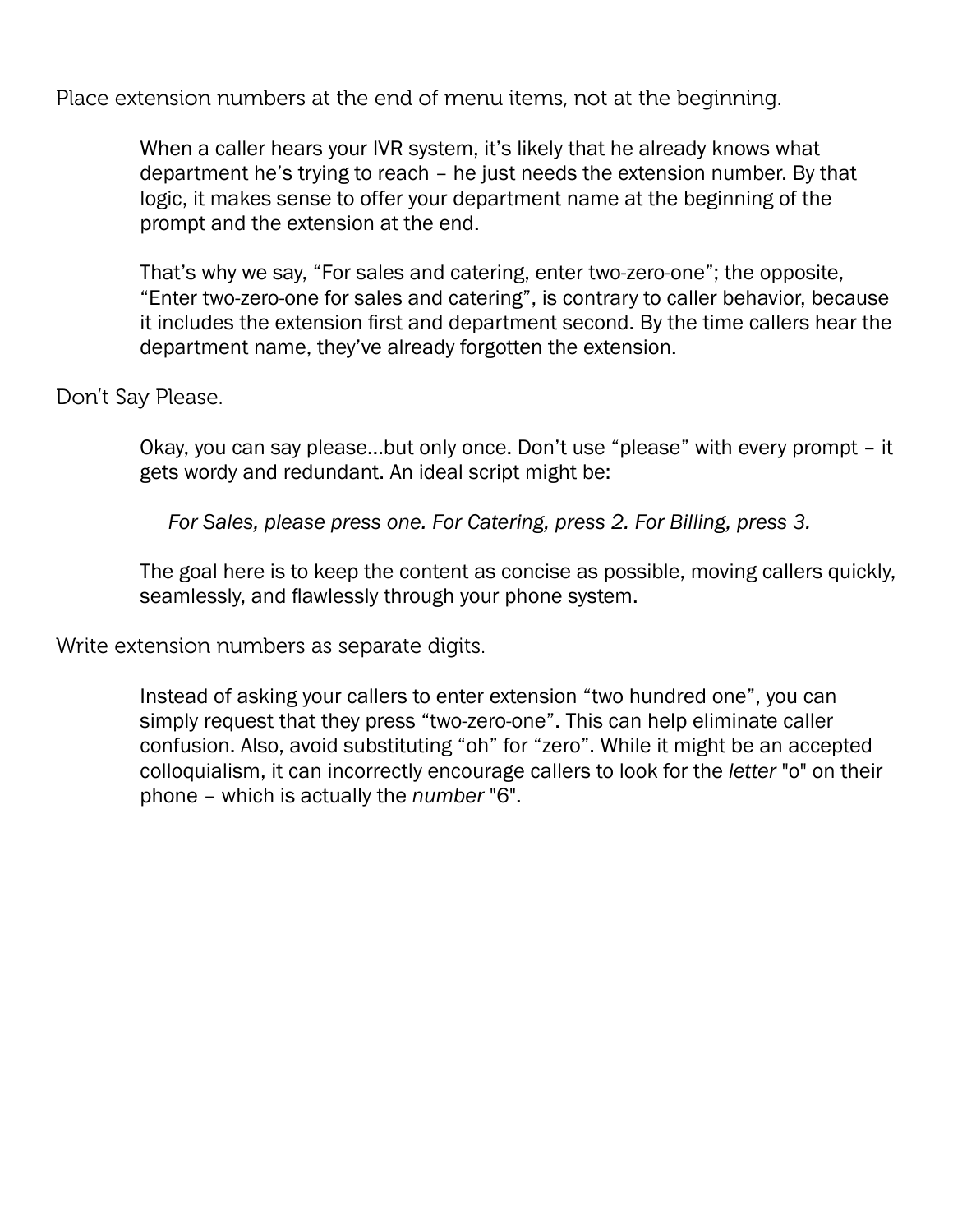#### <span id="page-21-0"></span>Sample Voice Prompt Scripts

Use these sample prompts to help you get started writing the script for your phone system.

Day Greeting:

*Thank you for calling [COMPANY NAME]. If you know your party's extension number, you can enter it at any time. For Sales and Customer Service, press 1. For our employee directory, press 9. Or press 0 to speak with a representative.*

Main Menu:

*Hello and thank you for calling [COMPANY NAME]. If you know the extension of the person you wish to reach, please enter it now. To speak with the operator, press 0 at any time. For Sales, press 1. For Technical Support, press 2. For Billing, press 3. For information about our company, press 4. To repeat this message, press pound.*

Night Greeting:

*Thank you for calling [COMPANY NAME]. To learn more about our products and services visit our website at [www.COMPANY.com](http://www.COMPANY.com). Our offices are currently closed. Our business hours are Monday through Friday from 8 am to 7 pm except on major holidays. Please leave a message with your name, contact information, and the nature of your call and someone from the appropriate department will contact you on the next business day. Or, email us at [info@COMPANY.com](mailto:info@COMPANY.com).*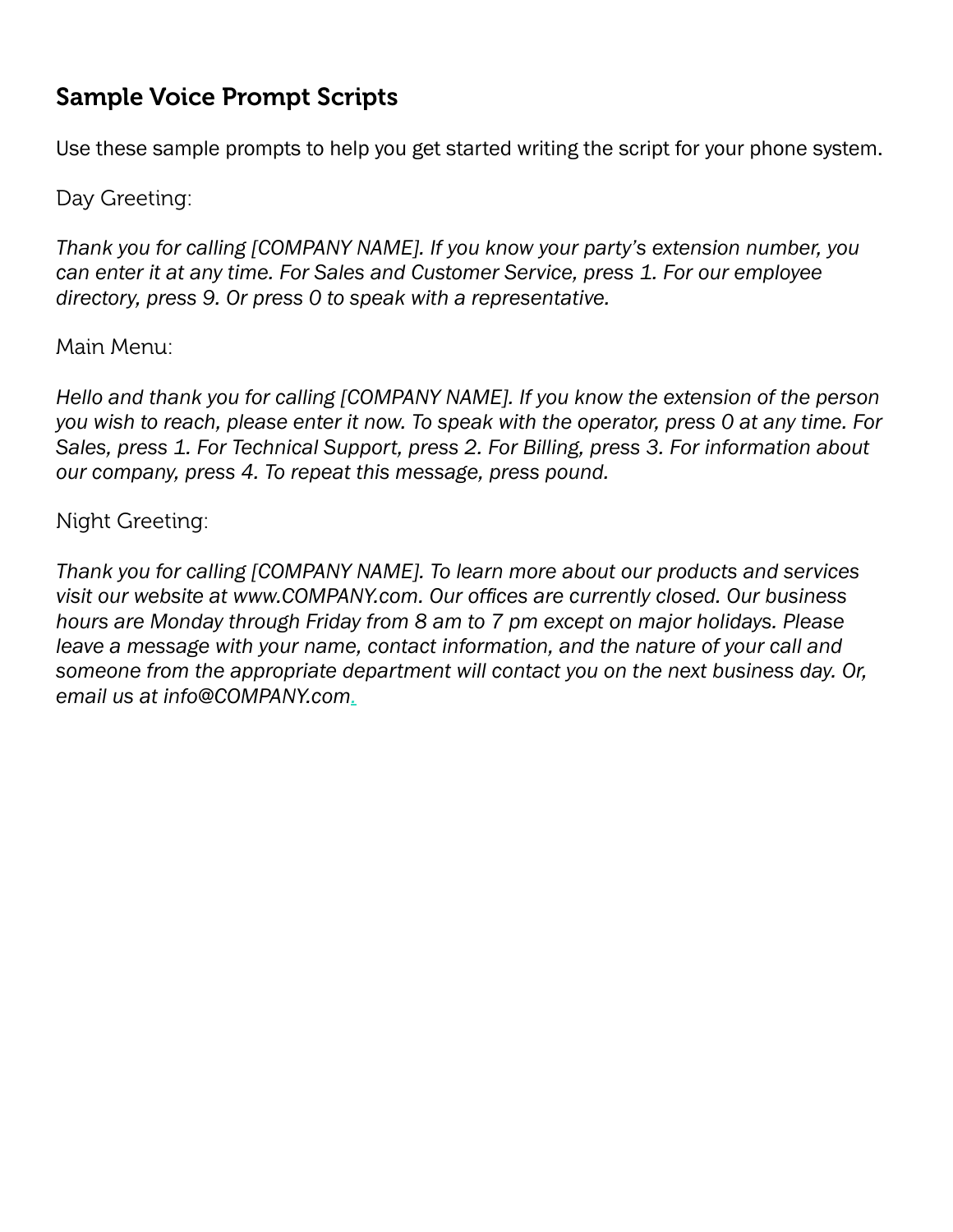## Professional Voicemail Greetings

<span id="page-22-0"></span>[Voicemail Greetings for business](http://www.holdcom.com/voicemailgreetings) are significantly different from the ones you record for personal use. Whether for your office phone or your mobile phone, when you can't answer a call, clients and prospects will hear your voicemail message. Is it showing that you're a professional?

#### Best Practices For Your Voicemail Greeting Script

Include your name and your company name.

When you're representing yourself and a business, be sure to give callers both names. This can be especially important if you're using a mobile phone for business purposes. While your office phone might have an auto attendant that greets callers and lets them know they've reached the right number, your cell phone does not.

Give callers the option to speak to someone who is currently available.

Many phone systems will let callers press a certain key to opt out of a voicemail and return to an operator or other representative. If you're going to be away for an extended period of time, including this option in your voicemail is a good idea. It shows customers that you care about their call being answered and their needs being met…and helps keep the number of messages in your inbox down.

You can check with your IT department to find out what key can be pressed in this situation. Try to work it into your script by saying, "you can bypass this message at any time by pressing '1'" (or whatever number/key is applicable).

Keep your voicemail up to date.

While some people change their voicemail message [every day](http://michaelhyatt.com/a-better-voice-mail-greeting.html), the only important consideration is keeping your voicemail greeting up to date. If you include information about a vacation or time away from the office, be sure to change your message when you get back. If your work schedule or hours have changed, include that, too.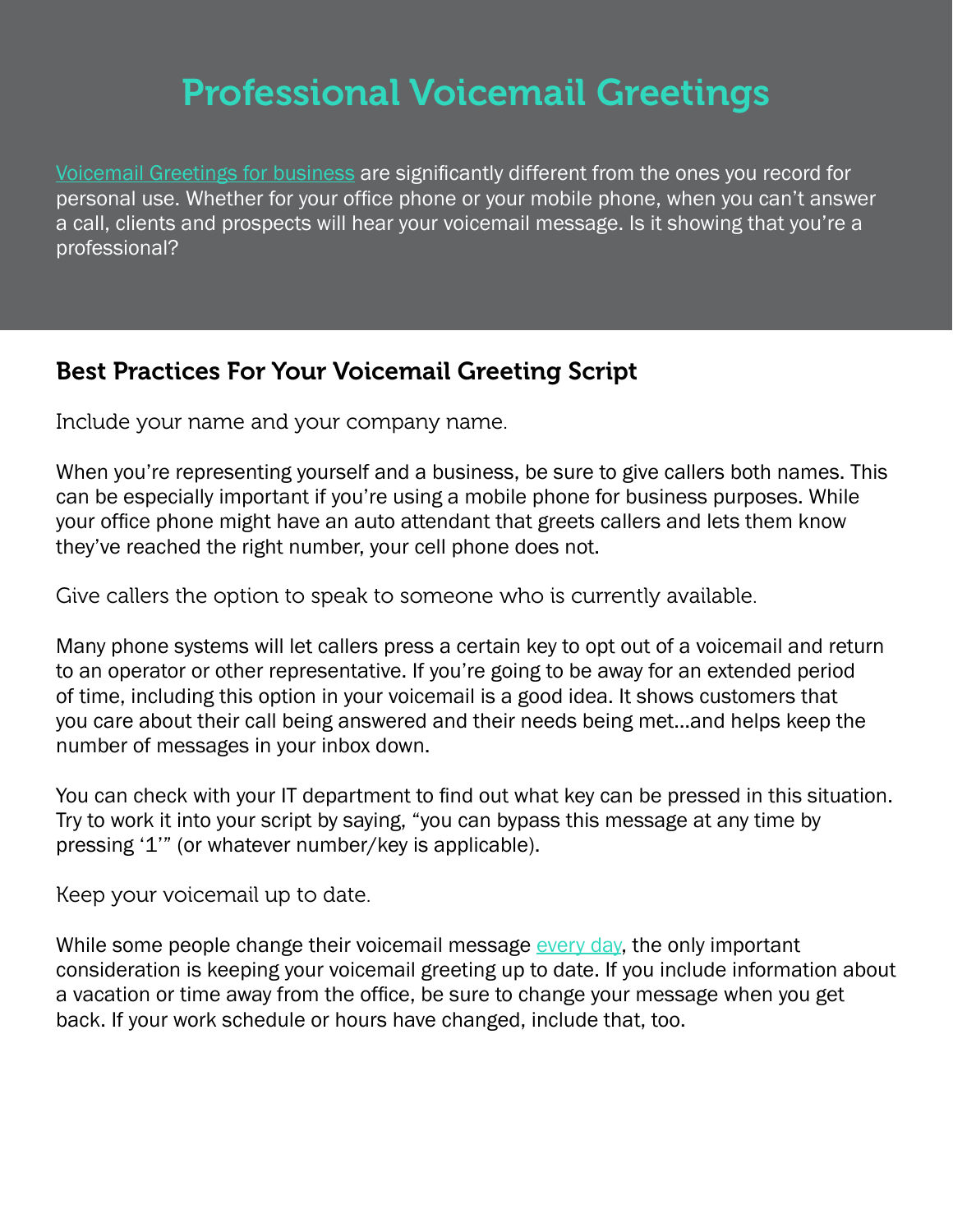<span id="page-23-0"></span>If possible, explain when you expect to return calls.

Leaving a voicemail is the pinnacle of uncertainty. You never know when – and if – someone is going to call you back. How do you combat this? Explain to callers *when* you expect to call them back. At the very least, you can explain when you're in the office – is it Monday through Friday, 9 AM to 5 PM Eastern? Do you work a later schedule, maybe 11 to 7? Or maybe you have Mondays and Tuesdays off, but work Wednesday through Sunday? This information is important for callers who want to hear back from you.

If you want, you can even get more granular. One real estate broker I know always returns calls between 10 AM and noon. And if you call her and leave a message, you'll hear, "…I will return your call tomorrow morning between 10 and noon".

Get the recording right

If you want to record your message yourself, speak clearly and slowly with a smile on your face. Practice a few times, and play the message back for yourself several times before finalizing it. Recording your own voicemail greeting works well for small business owners or mobile phones.

Many businesses, however, want to present a unified, professional voice to their callers and opt to have messages read by a [professional voice over talent](http://www.holdcom.com/voice_talent.php). Because a voice talent can deliver consistent results, this is an excellent option when there is more than one mailbox. It's also an easy way to make your small business sound just a little bit bigger.

Professionally recorded voicemail greetings are easy to implement on most [business phone](http://www.holdcom.com/audio-production-for-telephone-applications/)  [systems](http://www.holdcom.com/audio-production-for-telephone-applications/), including cloud-based or VoIP solutions.

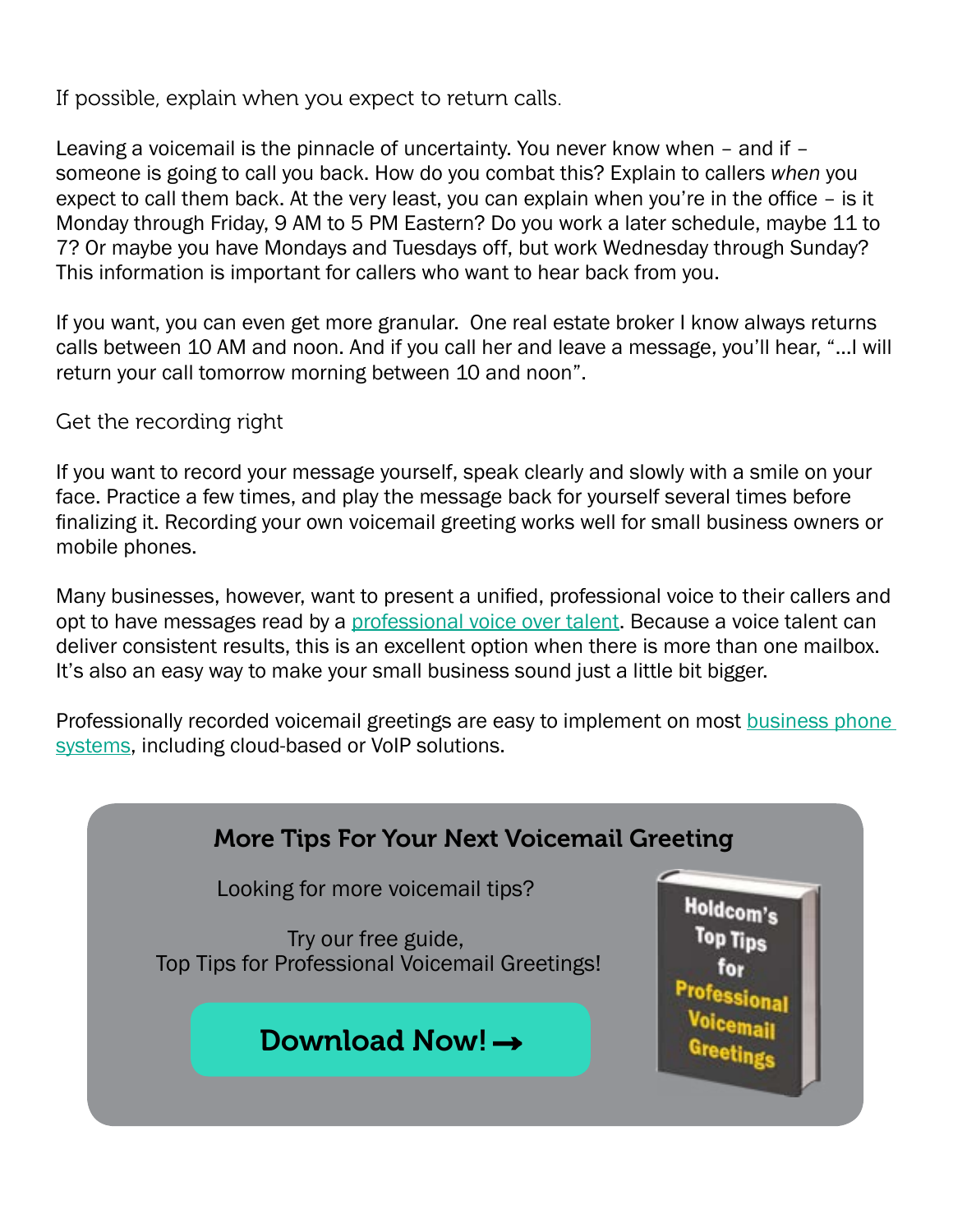## Appendix

#### <span id="page-24-0"></span>Common Words, Prefixes, & Suffixes with Alternative Pronunciations

Words With Alternative Pronunciations Address (noun) Advertisement Ambience Applicable Aquatic **Associates** Auxiliary Caramel **Chauffeur Chemotherapy Complex Consultative** Coupon **Culinary** Data Décor Dementia **Details** Economics Equinox Favorite Financial Forest Inc. (Ink, Incorporated) Inclement Integral Intercept Jalapeno **Jewelry** Juvenile Laboratory Laminate Leisure Limousine Neurology **Orange Ophthalmology** Panoramic Plaza **Presentation** Prestige Prestigious Process Project Radiator Realtor Realty Research **Route** Short-lived Triage Via Versatile **Veterinary** Suffixes with Alternative Pronunciations -land -ton -man Prefixes with Alternative Pronunciations Multi-Semi-Anti-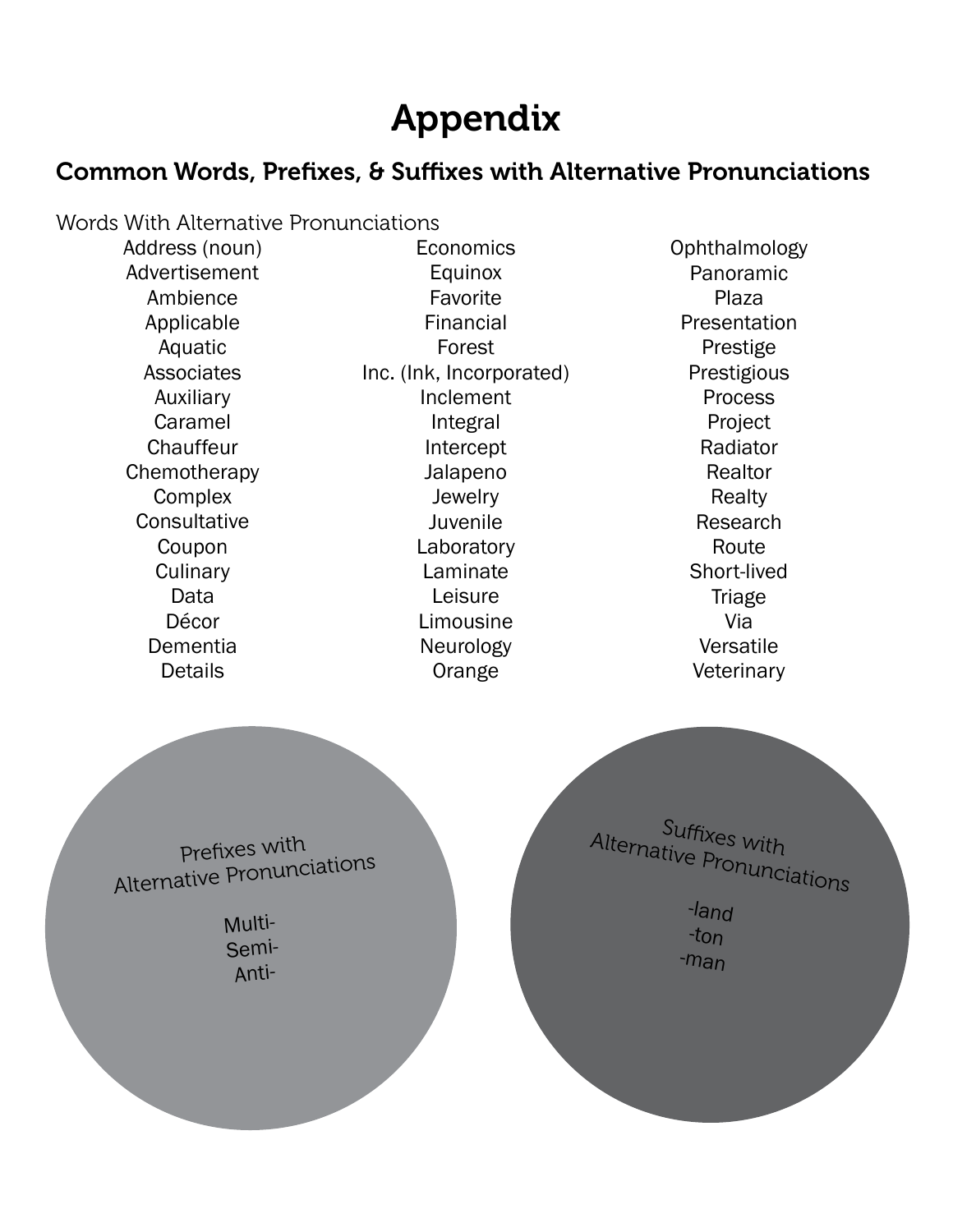#### <span id="page-25-0"></span>Special Cases

As with everything, there are some special cases. Although these words and phrases are commonly confused or said with an alternative pronunciation, there is only one correct form:

- $\rightarrow$  Productivity is pronounced "proe duk TIV ih tee". There is only one correct way to say this.
- $\rightarrow$  "Standard Time", "Daylight Time", and "Time" are not interchangeable. In a time zone, Standard time and Daylight time are observed only part of the year. So during the summer, it's inappropriate to use the phrase "Pacific Standard Time", because it's Pacific Daylight Time. So to avoid confusion all together, just use "Time" as in "Pacific Time" or "Eastern Time".
- $\rightarrow$  Symbols can be particularly confusing for voice talent to read. In fact, it's recommended that, instead of symbols, you write out words in your script. For example:
	- o / , which appears in websites. Do you want the voice talent to say "slash" or "Forward slash"? Because the symbol is so prevalent online, "slash" is sufficient for URLs, but "Forward slash" isn't incorrect. And don't forget – if you are having a script recorded in a language other than English, be sure that "slash" is translated appropriately.
	- o # used to be simple. It meant "Pound" or "The Pound Sign/Key". Now, thanks to social media, it might also be "Hash" or "Hashtag".
	- o \* might be read as "Star", "Star Sign/Key", or even "Asterisk"